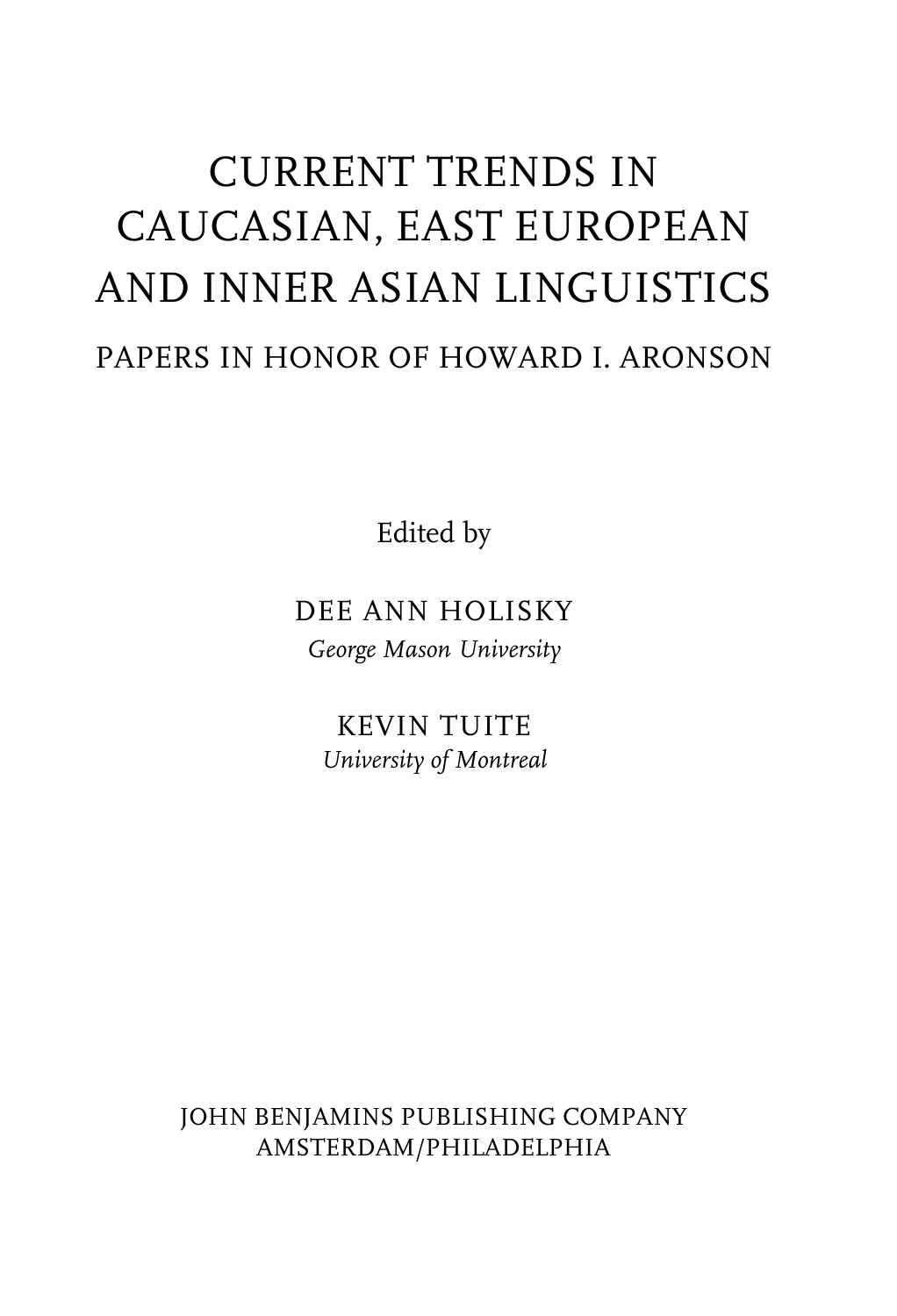## **KARTVELIAN SERIES MARKERS**

# KEVIN TUITE *Université de Montréal*

## 0. *Grammatical 'perversity' in Georgian.*

At some point during my study of the Georgian language under his direction, Howard Aronson presented me with one of the key paradoxes of Kartvelian linguistics. From the perspective of a speaker of a Standard Average European language, the abundant morphology of Georgian and its sister languages is distributed in a fashion that seems to defy the logical principles we naively project onto grammars. On the one hand are what appear to be allomorphic variants which simply have to be memorized by the learner. The classic Indo-European languages, of course, are notorious for the seeming arbitrariness of their declensional and conjugational classes, so this came as no surprise for me. But on the other hand there is the perplexing — some might call it perverse — appearance of systematically ambiguous forms throughout the morphology, especially that of the verb. In recent years Howie has occupied himself for the most part with the second of these puzzles (e.g. Aronson 1984). What I propose here is to look at an instance of the former type of grammatical 'perversity', one that my teacher himself examined in one of his earlier publications on Kartvelian linguistics. As a result of this study, I have been obliged to backpedal a bit from a too-hasty lumping of these suffixes into one category, and silently reproach myself — not for the first time — that I shoulda listened to Howie …

The paradigms (or 'screeves') of the Kartvelian verb are traditionally grouped into three series according to their morphological, syntactic and semantic features. (A so-called 'Series IV', occurring in Zan (Laz- Mingrelian) and some West Georgian dialects, will not be discussed here). The three series are attested in all Kartvelian languages. The distribution of verb forms among the series in Early Georgian and Svan is shown in Table 1, and the association between series and the phenomenon of case shift is shown in Table 2. (Those verbs — mostly but not exclusively transitive — which undergo case shift will be referred to as Class A verbs; those that do not are grouped into Class P).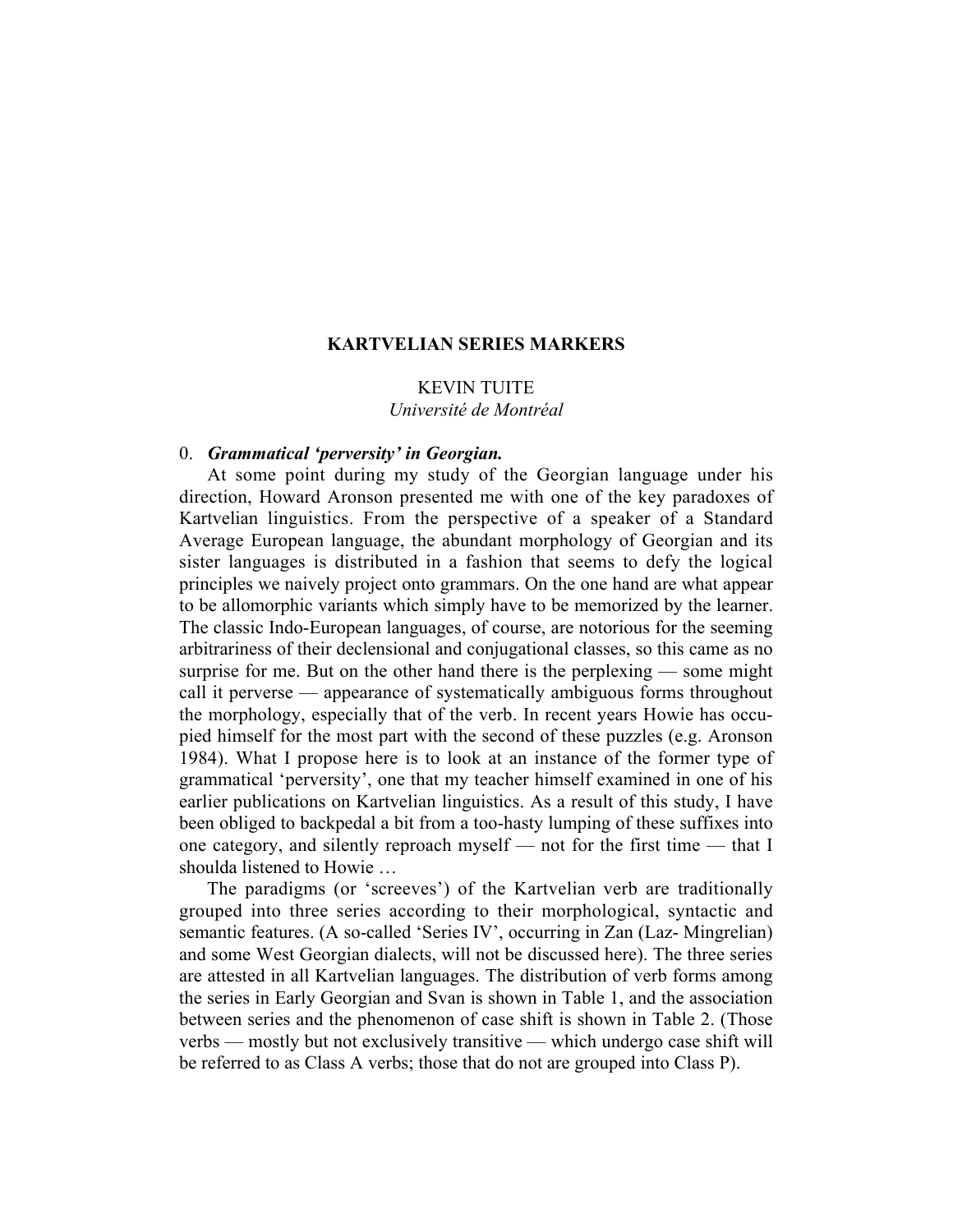|             | <b>LINEAR/DURATIVE</b><br>(Series I)                                                | <b>PUNCTILIAR</b><br>(SERIES II) | <b>RESULTATIVE</b><br>(SERIES III) |
|-------------|-------------------------------------------------------------------------------------|----------------------------------|------------------------------------|
| <b>STEM</b> | *series marker (or ablaut)                                                          | *no series marker                | *stative-passive                   |
| non-past    | present<br>(Gn.) present iterative<br>(Sv.) future<br>(Sv.) imperfective evidential | (Gn.) permansive                 | present perfect                    |
| past        | imperfect<br>(Sv.) conditional                                                      | aorist                           | pluperfect                         |
| modal       | imperfect conjunctive                                                               | optative                         | pluperfect conjunctive             |

Table 1: *Early Georgian and Svan verb paradigms*

|                                            | SERIES CLASS A ("TRANSITIVE") VERBS                     | CLASS P ("INTRANSITIVE") VERBS   |    |
|--------------------------------------------|---------------------------------------------------------|----------------------------------|----|
| I: mama-j $ze-sa$ $x-p'ov-eb-s$            |                                                         | $ze-i$ $x-i-p'ov-eb-i-s$         |    |
|                                            | father-ABS son-DAT O3-find-SM-S3sg                      | son-ABS O3-PASS-find-SM-SM-S3sg  |    |
| "The father finds (his) son"               |                                                         | "The son is being found"         |    |
| $\Pi$ : mama-man $\overline{z}e$ -j p'ov-a |                                                         | $7e-i$ $x-i-p'ov-a$              |    |
| father-ERG son-ABS find-S3sg               |                                                         | son-ABS O3-PASS-find-S3sg        |    |
| "The father found (his) son"               |                                                         | "The son was found"              |    |
|                                            | <b>III:</b> mama-sa $ze-i$ $x-u-p'ovn-i-e-s$            | $\overline{z}e-i$ p'ov-eb-ul ars |    |
|                                            | father-DAT son-ABS O3-OBV-find-SM-AM-S3sg son-ABS found |                                  | is |
| "The father has found (his) son"           |                                                         | "The son has been found"         |    |
|                                            | Table 2: Case shift in Early Old Georgian               |                                  |    |

SM = series marker; AM = aspect/mood vowel

| <b>SM</b>              | <b>PRESENT</b>                                                | <b>AORIST</b>                | PRESENT PERFECT                                      |
|------------------------|---------------------------------------------------------------|------------------------------|------------------------------------------------------|
| $-eb-$                 | $mo=i-y-eb-s$ "takes, receives"                               | $mo=i-Y$ -0                  | $mo = m - i - \gamma - eb - I - E - s$ [Jn 10:18]    |
|                        |                                                               |                              | $mo = g - i - \gamma - I - E - s$ [Jer.-3 (11th c.)] |
| $-ev-$                 | $gan = a-bn-ev-s$ "scatters"                                  | $gan=a-bn-i-a$               | $gan = u - bn - ev - I - E - s$                      |
| $-em-$                 | $mo=s-c$ -em-s "gives"                                        | $mo=s-c-a$                   | $mo=u-c$ -em-I-E-s (MGeo mi=u-c-I-a)                 |
| $-$ ob-                | s-cn-ob-s "acknowledges"                                      | $cn-o$                       | $u$ -cn-ob-I-E-s (MGeo $u$ -cvn-I-a)                 |
|                        | $da=a-p'q'r$ -ob-s "seizes"                                   | $da=a-p'q'r-a$               | $da = u - p'q'r - I-E - s$ [Lk 13:7]                 |
| $-op-$                 | $h-q$ '[v]-op-s "does"                                        | $q'/v$ ]-o                   | $u-q'$ -op-I-E-s (MGeo $u-q'v$ -I-a)                 |
| $-i-$                  | $da=s\check{z}-i-s$ "judges"                                  | $da = sa \xi - a$            | $da = u-s\check{z}$ -I-E-s                           |
| $-\boldsymbol{\theta}$ | $s-\check{c}'$ am- $\boldsymbol{\varnothing}$ -s "eats"       | $\check{c}$ 'am-a            | $u-\check{c}'$ am-I-E-s                              |
| $-av-$                 | $da=s-tes-av-s$ "sows"                                        | $da = tes - a$               | $da = u$ -tes-AV-s                                   |
| $-am-$                 | $\check{\mathbf{s}}e = \mathbf{i}$ -rt'q'-am-s "girds [belt]" | $\check{se} = i - rt'q' - a$ | $\check{\mathit{se}} = u$ -rt'q'-AM-s                |

Table 3: *Class A aorists and present-perfects in Old Georgian*

## 1. *Series markers*

One important morphological characteristic common to all Kartvelian languages is the use of thematic suffixes, called series markers (henceforth SMs), to distinguish Series I stems from the Series II stems formed from most verbal roots (Table 3). Some of these SMs appear as well in the present perfect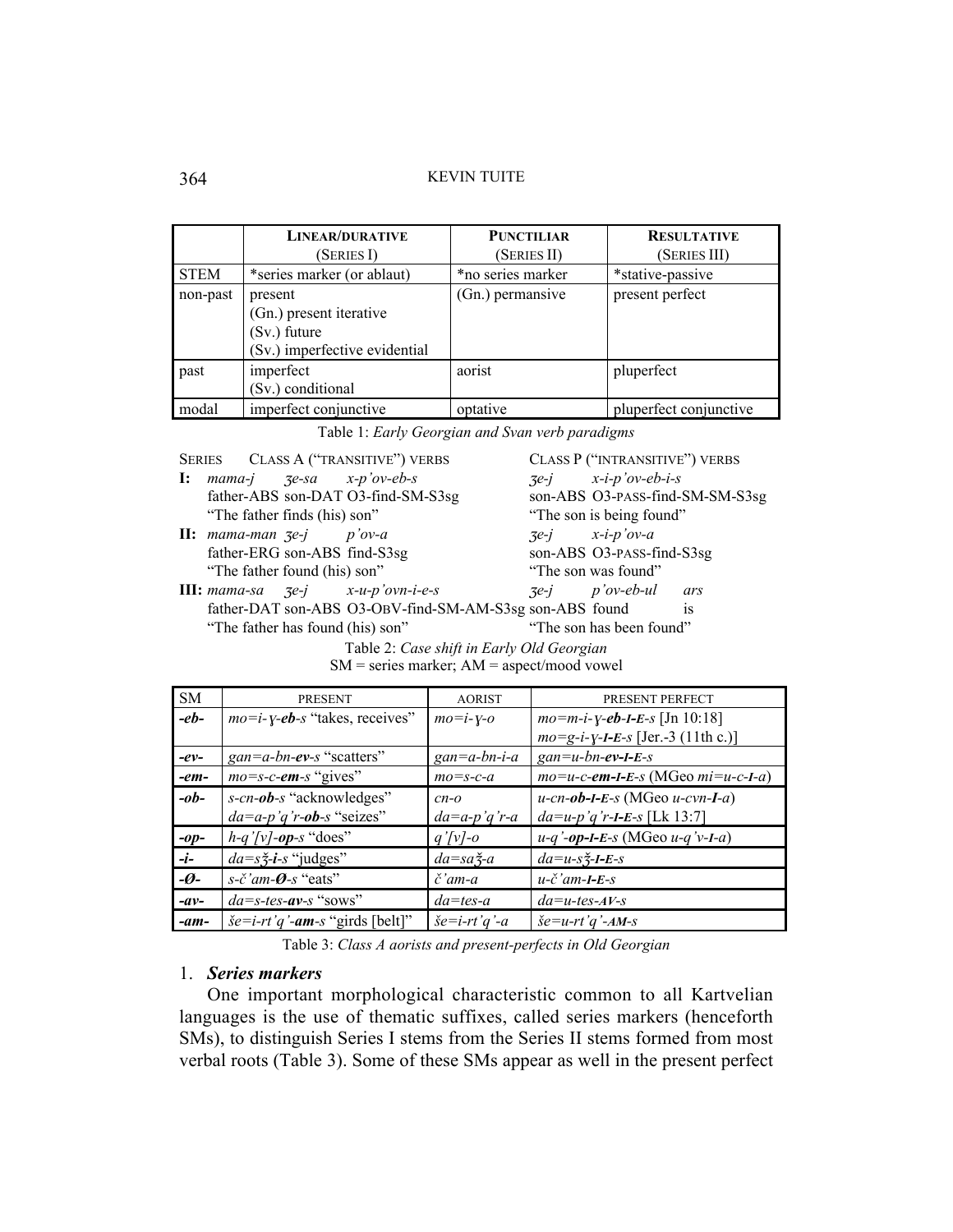(Series III). Each Kartvelian language has a half-dozen or so SMs with little functional differentiation among them. Georgian and the two Zan languages have largely cognate sets, whereas many of those employed in Svan cannot be related to morphemes of comparable function elsewhere in Kartvelian (Table 4). The correlation between these suffixes and the Series I / Series II aspectual distinction has led linguists to propose that the series markers once denoted such interrelated phenomena as imperfective (linear) aspect (Aronson 1979; Palmaitis & Gujejiani 1986:60), the antipassive voice (Heath 1976), and verbal plurality (Harris 1985, Tuite 1992).

| Tuite          | Harris 1984   | <b>GEORGIAN</b> | <b>SVAN</b>    | <b>MINGRELIAN</b>           | LAZ              |
|----------------|---------------|-----------------|----------------|-----------------------------|------------------|
| PK *-ew        | $CGZ$ *-ev    | $-ev, -eb$      | -e             | $-ap$ $[-an]$               | $-ap$            |
| $CGZ * -v$ -ev | $CGZ * v$ -ev | $-$ ob / -op    |                | -u-an                       |                  |
| $?CGZ * -ob$   | $CGZ * v$ -ev | $-$ ob          |                | $-op$                       | $-op$            |
| PK *-am/-em    | $CGZ * -av$   | -am             | -em            | $-um$                       | $-um/\text{-}im$ |
| $PK * -aw$     | $CGZ * -av$   | $-av$           | $-a$           | $-u/m$ / $\rightarrow$ $2m$ | $-u/m$           |
| $PK * ei$      | (unclear)     | -i              | $-i$           | $-e$                        | -e               |
| ???            |               |                 | $-e:l$         |                             |                  |
| ???            |               |                 | $-e:sg, -e:sg$ |                             |                  |
| ???            |               |                 | $-er$          |                             |                  |

Table 4: *Kartvelian series markers* CGZ = Common Georgian-Zan; PK = Proto-Kartvelian

## 1.1 *The allomorphy of series markers*

Still unexplained, however, is the allomorphy of series markers. Aronson assumes that a multiplicity of these morphemes existed in the protolanguage; then, as now, "the choice of present formant  $[=$  series marker  $-$  KT] would have been basically lexical" (1979:304). An innovative counterproposal was put forward by Alice Harris (1984, 1985:189-208). In her view, the allomorphy is of relatively recent date. She noted that all of the Georgian and Zan SMs, save one, have the phonological form -VB  $[V = vowel, B = any labial]$ consonant]. The sole exception is the Georgian SM -*i*, with cognates in Svan and Zan, to be discussed later in this paper. All of the -VB SMs, Harris asserts (1985:194), are the descendants of a single common ancestor which she reconstructs as \*-*ew*. The different forms attested in Zan and Georgian are the product of an ablaut-like vowel alternation between /a/ and /e/, rounding caused by a preceding \*-*w*- (sometimes part of the preceding root), and the "somewhat haphazard" evolution of labial consonants in the Zan and Georgian dialects (Harris 1985:191). This brings about a state of affairs in which "it is not possible to set up a one-to-one correspondence between any Georgian SM and any Zan SM. For example, verbs that have Zan -*up/um/un*, or their free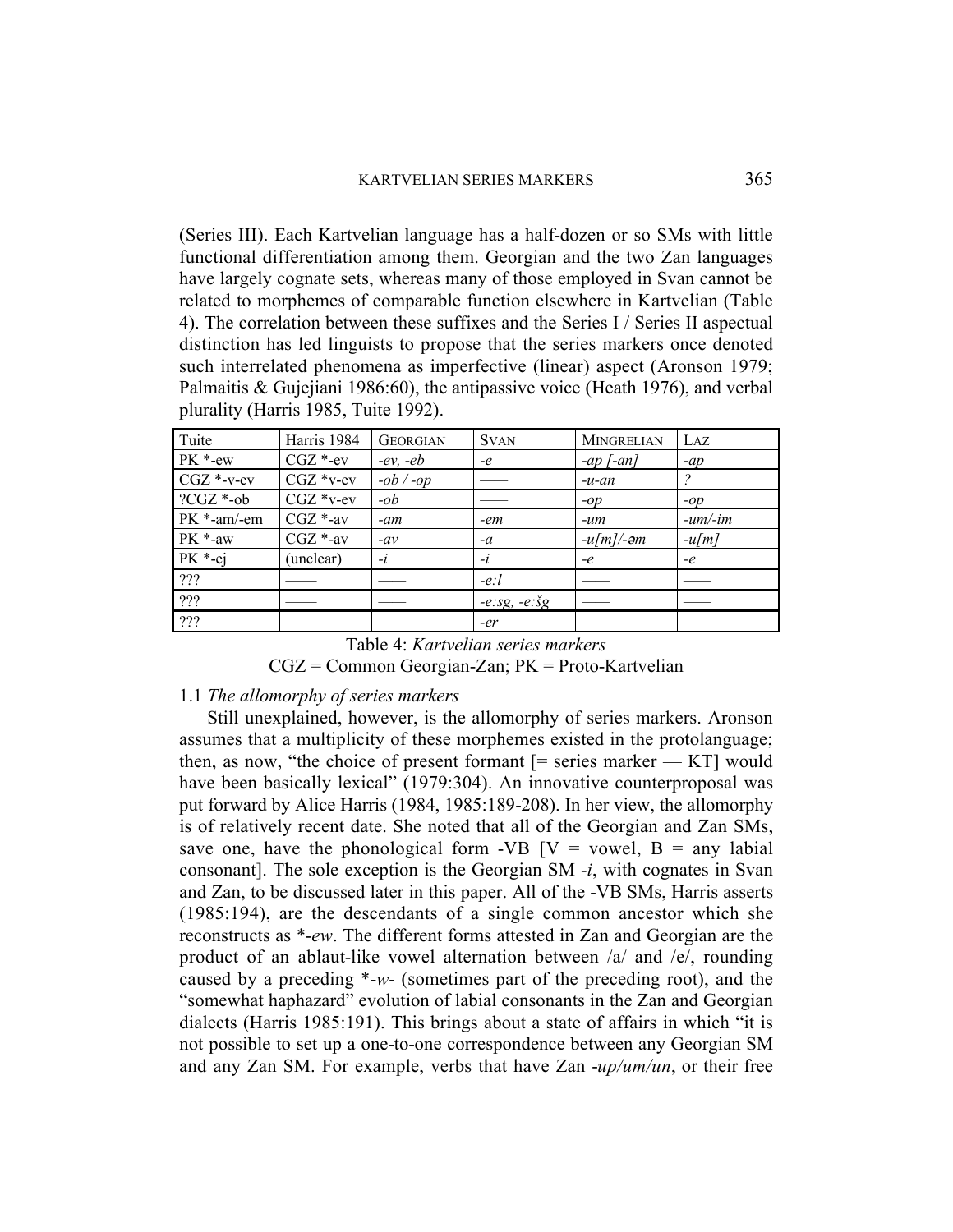variants with  $\frac{1}{4}$  or  $\frac{1}{9}$  vocalism, may correspond to Georgian verbs that take no SM (Ø), to Georgian verbs that take -*av*, or to Georgian verbs that take -*i*" (Harris 1985:193). While I agree with most aspects of Harris' analysis, and especially her important proposal to link the origin of certain SMs to verbal plurality marking, I believe Aronson was correct in refusing to put all Georgian and Zan -VB SMs in the same basket, and derive them from a single source. A close analysis of the data on SMs in Old Georgian, Zan, and the non-literary Georgian dialects indicates that, while a great deal of phonetic modification and analogical spread has most certainly taken place, a fairly strong correlation between individual Georgian and Zan SMs can be established, and therefore reconstructed at least as far back as Common Georgian-Zan [CGZ].

## 1.2 *Series markers in the Georgian dialects*

The data on SMs in the non-standard Georgian dialects, as presented in Jorbenadze's monograph (1989) and other sources (Zhghent'i 1936; Ch'inch'arauli 1960; Dzoc'enidze 1973; Imnaishvili 1974; Nizharadze 1975; Salaridze 1978; K'ublashvili 1985), does indeed give one the impression of considerable variation, both within and among dialects. This not entirely unexpected, given the high degree of functional overlap, approaching pure allomorphy, among most of the SMs in the modern Kartvelian languages. Further confusing matters is the instability of labial consonants noted by Harris, evidence of which crops up throughout the Kartvelian-speaking territory. Nasalization of labials is especially common. Speakers of the Ingilo and Ach'arian dialects, on the extreme eastern and western frontiers of Georgia, pronounce StdGeo *venaxi* "grapevine" and *vic'ro* "narrow" with an initial /m/ (*menaxi*, *mic'ro*), as do many speakers from the interior of the country (Jorbenadze 1989:347, 548). Kartlians and Imeretians say *k'idem* rather than StdGeo *k'idev* "again", and so forth. On the other hand, *bru(n)de* "crooked" [StdGeo *mrude*] is attested in K'axeti to the east and Ach'ara to the west, so it would appear that no simple directionality of variation can be established. Vowels, on the other hand, seem to shift in a more regular fashion — certainly more so than in the case of the labials — in most of the dialects surveyed. Once these factors are taken into consideration, there emerge from the data two particularly widespread tendencies affecting the correlation between verb roots and SMs. In the vast majority of other cases, the correlation is the same as in Old Georgian.

(i) In most lowland dialects, including the modern literary language (based principally on Kartlian), the SM -*av* (or -*am*, in those dialects where nasalization of labials has occurred) appears in many or most verbs which lack SMs in OGeo or the more conservative mountain dialects. Some verbs that lack a SM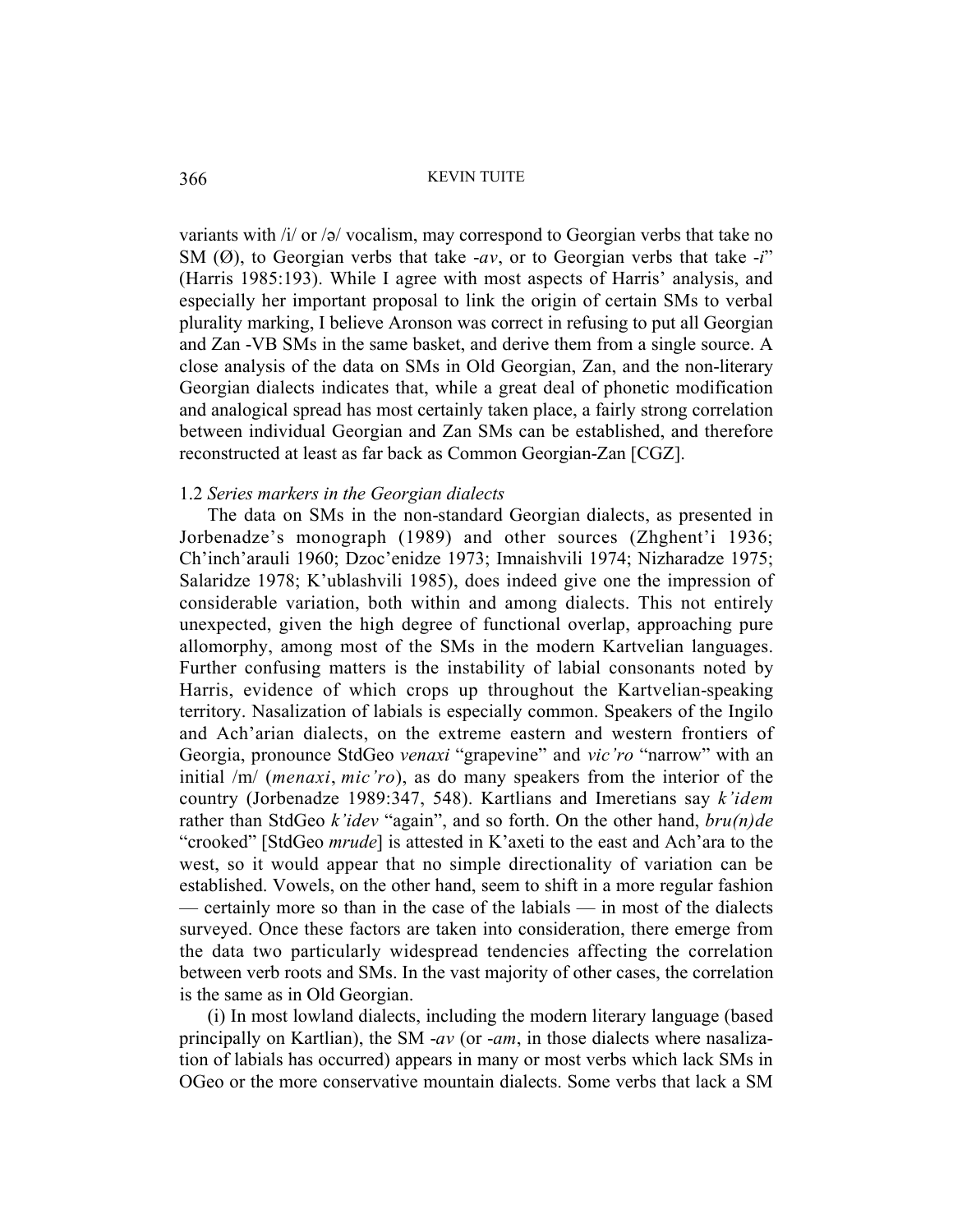in literary Georgian appear with -*av* or -*am* in the lowland dialects. Compare Xevsur *tib-s* "mows", *recx-s* "washes", *qoc-s* "slaughters" with StdGeo *tib-av-s*, *recx-av-s*, *xoc-av-s*; or StdGeo *c'er-s* "writes", *q'ep-s* "barks" with K'axetian *c'er-am-s*, *q'ep-am-s*. It is important to note that no other SM alternates with  $-\varnothing$  in this way, not even  $-eb$ , which is by far the most frequentlyused SM.

(ii) The distribution of the SM -*i* has shifted in two dialect regions. In eastcentral Georgia (Kartli and K'axeti), verbs which employ -*i* in the standard language use -*av/m* (*i-q'id-am-s* "buys", *zard-am-s* "raises"; cf. StdGeo *i-q'id-i-s*, *zrd-i-s*). In the western dialects Gurian and Ach'arian, by contrast, -*i* appears in verbs the standard counterparts of which use -*ob* or no SM: *c'er-i-s* "writes", *™kar-i-s* "hurries" (StdGeo *c'er-Ø-s*, *™kar-ob-s*). The cited examples are either lexically atelic medioactive verbs, or transitive verbs frequently used with atelic aspect.

## 1.3 *Series markers in Zan and Georgian*

The most convincing evidence for formally, and semantically, distinct SMs in prehistoric Kartvelian comes from outside of Georgian. A comparison of Georgian roots with their cognates in Zan in the etymological dictionary of Fähnrich & Sarjveladze (1990) reveals an impressive number — often the majority — of cognate roots paired with cognate SMs (see also Natadze 1959).

|                  | <b>GEORGIAN</b>             | <b>MINGRELIAN</b>         | LAZ                        | <b>SVAN</b> |
|------------------|-----------------------------|---------------------------|----------------------------|-------------|
| 1. $CGZ * -w-ew$ | -ob                         | $-u-an$ - $u-ap$          | $\boldsymbol{\mathcal{P}}$ |             |
| $*dn-$           | $v$ -a-dn-ob "I melt sthg"  | $v$ -o-din-u-an-k "I      | $kago=v-o$ -ndin-ap        | $l$ i-n-e   |
|                  |                             | lose sthg"                |                            | (masdar)    |
| $*_t$ '(e)p-     | $v-a-t'p-ob$ "I warm sthg"  | $v$ -o-t' $ab$ -u-an- $k$ | $b$ -o-t'ub-in-am          |             |
| $*$ wlt'-        | $da=vlt'$ -ob-a "escape"    | $rt'$ -u-ap-a             | $o$ - $mt'$ - $in$ - $u$   | $li:$ $t'w$ |
| $*$ mqw-         | $da = mqw - eb - a$ > MdGeo | $v$ -o-xu-an- $k$ (<      |                            | $li$ -nqw-e |
|                  | $da = mxoba$ "overturn"     | $$ -xw-u-an-k)            |                            |             |
| 2. $CGZ * -ob$   | -ob                         | $-op$                     | $-op$                      |             |
| $*_q$ 'war-      | q'war-ob-s "loves"          | $2$ or-op-a               | $q'$ or-op-s               |             |
|                  |                             | (masdar)                  |                            |             |
| 3. $PK *$ -am    | -am                         | -um                       | $-um/ - im$                | -em         |
| $*_{h-}$         | $v-a-b-am$ "I attach sthg"  | $b$ -um-ap-a              | $k'oc'o = b$ -um-u         | $li-b$ -em  |
|                  |                             | (masdar)                  | (masdar)                   |             |
| $\ast_{CW^-}$    | $v$ -i-cw-am "I put on"     | $c$ -un-ap-a              | $O - C - O n - U$          | li-cw-em    |
| $*_{SW}$         | $v$ -u-sw-am "I set, place" | s-um-al-a                 | $O-S-um-u$                 |             |
| $*_{S}I_{W^-}$   | v-sw-am "I drink"           | $\check{s}$ -um-ap-a      | $o$ -š-um-u                | [-šw-]      |

Table 5: *Georgian and Zan series markers with cognate verb roots*

It would appear that the phonetic changes mentioned above, leading to the coalescence of -*av* and -*am*, -*eb* and -*em* and the like in some dialects, are of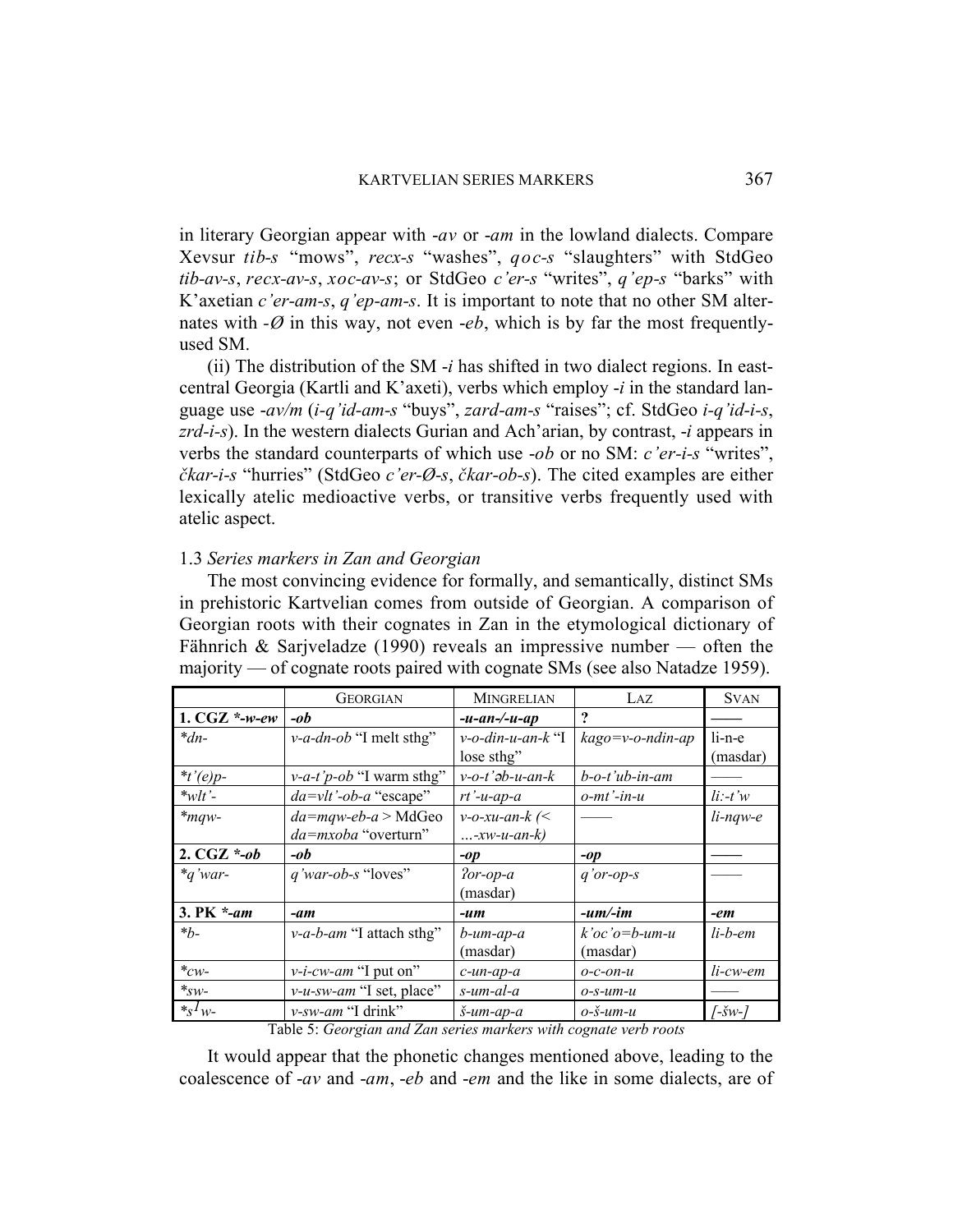relatively recent date. The Mingrelian cognates of Georgian verb roots that select -*ob* appear with the cognate SM -*u-an* (with the evident exception of activity verbs, which take -*ob* in Georgian and -*op* in Zan; this latter may have been borrowed from Georgian). The CGZ ancestor of Georgian -*am*, although it is merging with -*av* in many modern dialects, can be easily separated from the ancestor of the latter on the basis of comparison with Zan (Tables 5  $\&$  6).

| PK                   | <b>GEORGIAN</b>                             | <b>MINGRELIAN</b>       | LAZ                   |
|----------------------|---------------------------------------------|-------------------------|-----------------------|
| $t'ex$ - subgroup    | 1. alternates between SM-av-& $\varnothing$ |                         |                       |
| $*rac x-$            | $rac{x-v-a}{\text{count}}$                  | $k$ 'o=rocx-u-a         | $o-k$ ' $o=$ rocx-u   |
|                      | $v$ -h-racx-[av] / $v$ -racx-e              | $v = k'o = rocx - 3n-k$ | $b = k'o = rocx - up$ |
| $*$ t'ex-            | $t'ex-a$ "break"                            | $t'$ ax-u-a             | $o-t'ax-u$            |
|                      | $v$ -h-t'ex-[av] / $v$ -t'ex-e              | $b-t'ax$ -ən- $k$       | $b-t'ax-um$           |
| $*_c!_{er-}$         | $c'$ er-a "write"                           | $\check{c}'$ ar-u-a     | $on-č'$ ar-u          |
|                      | $v$ -s-c'er-[av] / v-c'er-e                 | $v$ -č'ar-ən-k          | $b-\check{c}$ 'ar-um  |
| <i>gan</i> -subgroup | 2. always $(?)$ with SM -av-                |                         |                       |
| * $k'(a)r-$          | $k'r$ -v-a "bind, affix"                    | $k$ 'ir-u-a             | $o-k'$ or-u           |
|                      | $v-h-k'$ r-av / $v-k'$ ar                   | $k'$ ir-un-s            | $b-k'$ or-um          |
| $*_{p(a)l}$          | $pl$ -v-a "bury"                            | $pul-u-a$               | $o$ -mpul-u           |
|                      | $v$ -h-pl-av / $v$ -pal                     | $v$ -pul-un- $k$        | $m$ -pul-um           |
| * $q(a)n-$           | $qn-v-a$ "plough"                           | $xon-u-a$               |                       |
|                      | $v$ -h-qn-av / $v$ -qan                     | $v$ -xon-un- $k$        |                       |

Table 6: *Georgian verbs with SM -av- and their Zan cognates* [verbal noun (masdar), 1sg present (and aorist)]

The distinction is particularly clear when one compares the masdar (nominalized) forms of the verb; cf. Geo. *v-a-b-am* "I bind", masdar *b-m-a*, Ming. *v-o-b-un-k*, masdar *b-um-ap-a*; Geo. *v-h-k'r-av* "I affix", masdar *k'r-v-a*, Ming. *v-k'ir-an-k*, masdar *k'ir-u-a*. The case of Georgian verbs with the SM -*av* is central for the arguments to follow, and therefore merits a brief digression. On the basis of evidence from the different stages of the literary language, and from the dialects, we can provisionally divide the verbs in -*av* into two subsets: those which are always attested with a SM in Series I, and those which take  $-av$  in some dialects,  $\emptyset$  in others (i.e. the verbs discussed in (i) of the previous section). The alternation between SM  $-av$  and Ø is observable as far back as Old Georgian, as shown in the following two excerpts from medieval manuscripts. In the first, the verb root -*racx*- "count" is used without a SM in Series I, in the second it is accompanied by -*av*:

*romeli-igi racx-d-a mat* "who counted them" [Isaia 33:18 (Jerusalem), 11th c.] *ertbamad a-h-racx-AV-s* "he counts it likewise" [Ath.-11 147v, 10-11th c.]

In order to look further back in time, we must make use of comparative data from Zan. As illustrated in Table 6, the Zan counterparts of both types of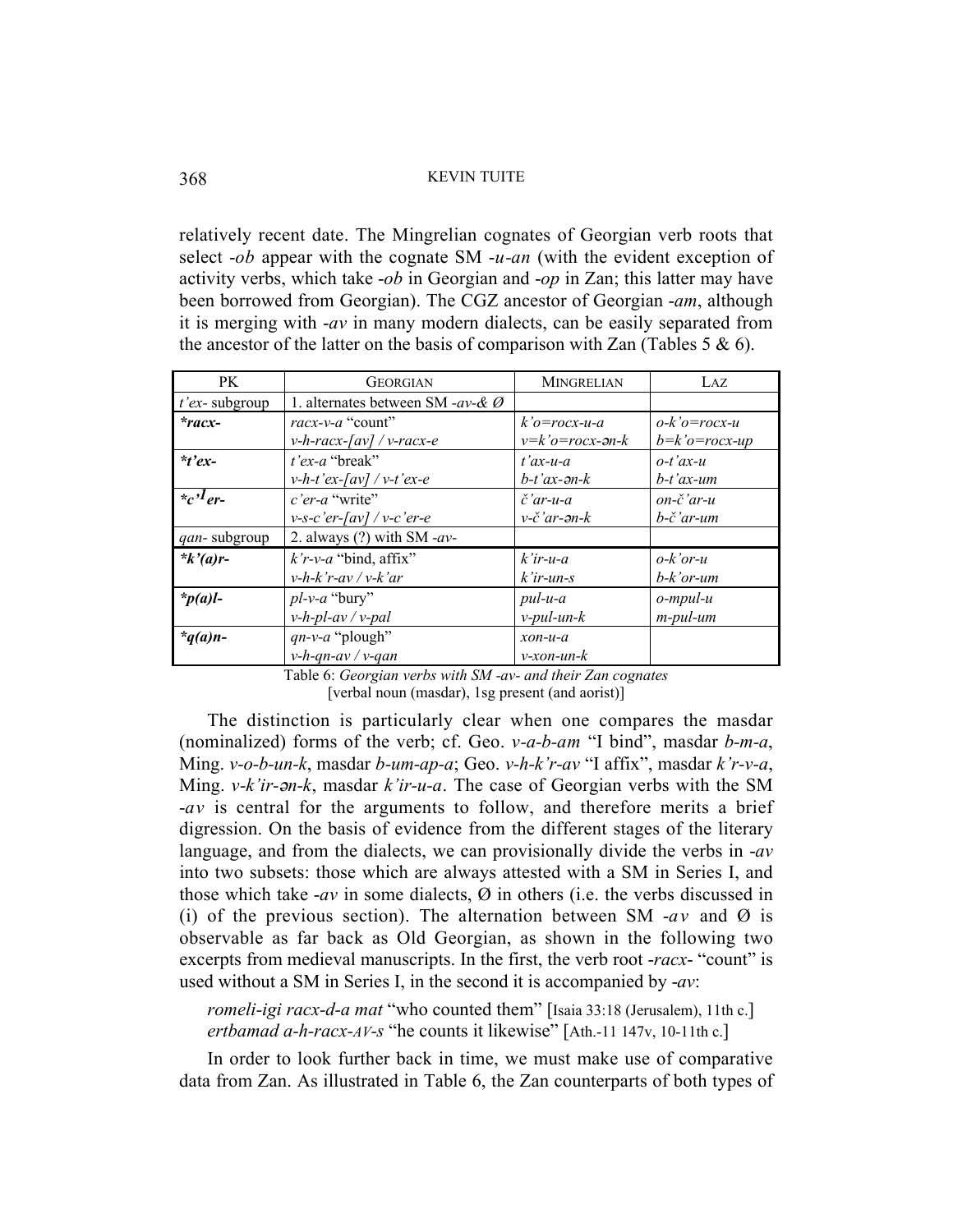Georgian -*av*-verbs almost always select the SM -*um/-un/-*´*n*, i.e. the SM cognate with *-av* (Proto-Kartvelian [PK] \*\**-aw* > PZan \**-ow* > \**-uw* > -*um/-un/-*´*n* (Deeters 1930:124-5; Danelia 1976; Mach'avariani 1988)). Within the Georgian-Zan branch of Kartvelian, the association between verb root and SM across languages is especially consistent in the case of CGZ \*-*aw*. It follows that Old Georgian verb roots such as *t'ex*- and *c'er*-, although not used with a SM, hark back to ancestral forms which bore some association with the SM -*av*. Therefore the appearance of -*av* in conjunction with these roots in the modern dialects is no recent phenomenon, but on the contrary rooted deep in the prehistory of Georgian and its sister languages. The two sets of Georgian -*av* verbs go back, according to Gamq'relidze & Mach'avariani (1965:262-5), to formally distinct verb conjugations in PK. The *t'ex*- subgroup traces its descent from Gamq'relidze & Mach'avariani's Thematic type (1), with an athematic Series I stem opposed to a lengthened-grade Series II stem:

|                                    | PK.                                                                          | OLD GEORGIAN MINGRELIAN SVAN |                         |
|------------------------------------|------------------------------------------------------------------------------|------------------------------|-------------------------|
|                                    | present 1sg: *h-w-ber "I blow" v-ber- $\lceil av \rceil$ v-bar-un-k a-be:l-e |                              |                         |
| aorist 1sg: $\frac{1}{2}w$ -be:r-e |                                                                              | v-ber-e                      | $v$ -bar-i čw-ad=be:l-e |

The members of the second subgroup, with obligatory -*av* in Series I, derive from PK Class A verbs (Athematic type (4)) with thematic Series I and a-grade, athematic Series II stems:

| PK.                                           | OLD GEORGIAN MINGRELIAN SVAN |                            |              |
|-----------------------------------------------|------------------------------|----------------------------|--------------|
| present 1sg: *h-w-qn-aw "I plough" $v$ -qn-av |                              | $v$ -xon-un- $k$ xw-a-qn-i |              |
| aorist 1sg: $\sqrt[k]{w}$ -qan                | $mo=v$ -gan                  | $do=v-xon-i$ o-qan         |              |
|                                               |                              |                            | ${a-xw-qan}$ |

The extension of the SM \*-*aw*, rather than some other, to the *t'ex*- verbs at a very early stage, no later than CGZ, might be interpreted to imply that they must have shared some feature with the *qan*- verbs, which were coupled with the SM \*-*aw* at an even earlier period. What could this feature have been? In a ground-breaking article on Kartvelian aspect, Mach'avariani (1974:129-130) offers the proposal that, since the opposition between Series I and Series II was one of durative vs. punctilear aspect, those verb roots which were semantically punctilear appeared in their base form in Series II and added a durativizing suffix (the SM) to form their Series I stems. Verb roots such as *t'ex*- and *c'er*-, associated with athematic Series I and thematic Series II stems, did not employ a SM in Series I because "the root itself expresses durative aspect" (*tvit pu*ze *gamoxat'avs diurat'iul asp'ekt's*). In a recent paper I have offered an alternative explanation, according to which the *t'ex*- and *qan*- conjugations stem from a common pattern, which in its earliest reconstructable stage was characterized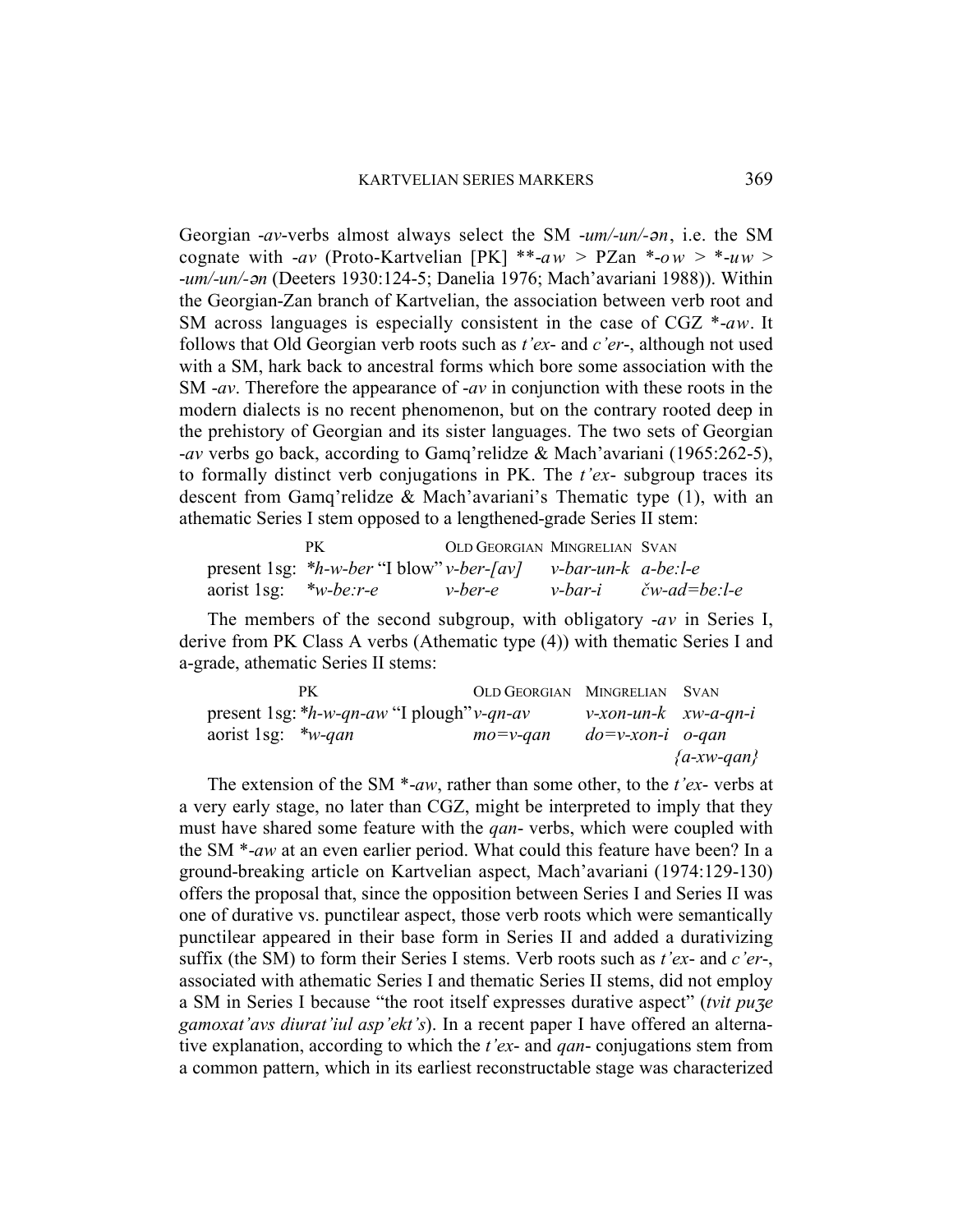by a mobile dynamic accent. At this time unaccented vowels were susceptible to reduction or loss, resulting in the ablaut pattern of the *qan*- verbs. Later in the PK period, the accent became weaker, with less contrast between accented and unaccented vowels, and no longer shifted between the Series I and II stems. The *t'ex*-type of conjugation dates from this second stage (Tuite 1998):

STAGE A: strong, mobile accent, reduction or less of unaccented vowels Type  $q(a)n-$ : (present)  $*x-w-qan-aw > x-w-qn-aw$ (aorist) \**w-qán-e* > *w-qan-Ø* STAGE B: weak, fixed accent Type *t'ex*-: (present)  $*x-w-t'ex-aw$  (>  $x-w-t'ex-Ø$  in some Geo. dialects) (aorist) \**w-t'éx-e*

The innovation of Series I stems such as *xw-t'ex-Ø* "I break sthg" without the SM -*aw* in some dialects, including the Old Georgian literary language, may have resulted from purely structural considerations (with a thematic aorist, the SM was no longer the primary means for distinguishing the Series I stem from the Series II stem), and/or from the continued effect of the accent. (Cf. the loss or reduction of the SMs in a handful of Old Georgian stative verbs: \**z-ev-s* > *zes* "sthg lies"; \**x-u-z-ev-s* > \**xuzs* > (*x*)*uc* "sthg lies to/for sb = sb has sthg"; \**x-u-q-am-s* > (*x)uqms* "sb wants sthg"; \**x-a-dg-a[v]-s* > \**xadgas* > (*x)adgs* "sthg stands on sthg" (Suxishvili 1976:43-44)).

## 2. *SMs and ablauting verbs*

The vocalic alternation i/e is well-attested in the Georgian and Svan verbal systems, and can be reconstructed for at least a late stage of PK. In a recent article on Kartvelian ablauting verbs (Tuite 1998), I argued that the existance of two Series I stems for this class of verbs in Georgian (cf. standard Georgian *v-drek-Ø*, dialectal. *v-drik'-av* "I bend it"; std. *v-k're™'-Ø*, dial. *v-k'ri™'-av* "I cut it [hair]"; std. *v-™xvlet'-Ø*, dial. *v-™xvlit'-av* "I poke, prick it" (Shanidze 1953 §452; Jorbenadze 1975:132-135)) is not due to a relatively recent innovation in nonstandard Georgian, as is often supposed, but is in fact quite ancient in Kartvelian. The Zan cognates of Georgian ablauting verbs have Series I stems of the type \**drik'-aw* (see Table 9). The hypothesis receives further support from the presence in Svan of two subgroups of ablauting verbs, Type  $\alpha$ with thematic Series I stem with root vocalism  $/i$ , and Type  $\beta$  (only preserved in a handful of verbs) with athematic Series I stem with root vocalism /e/. My proposed reconstruction of the morphology of ablauting verbs in Proto-Svan is shown in Table 8, contrasted with that of Mach'avariani 1986. In Table 9 I give my reconstruction of the Series I stems of ablauting verbs for all three Kartvelian branches, as presented in the article mentioned above (Tuite 1998).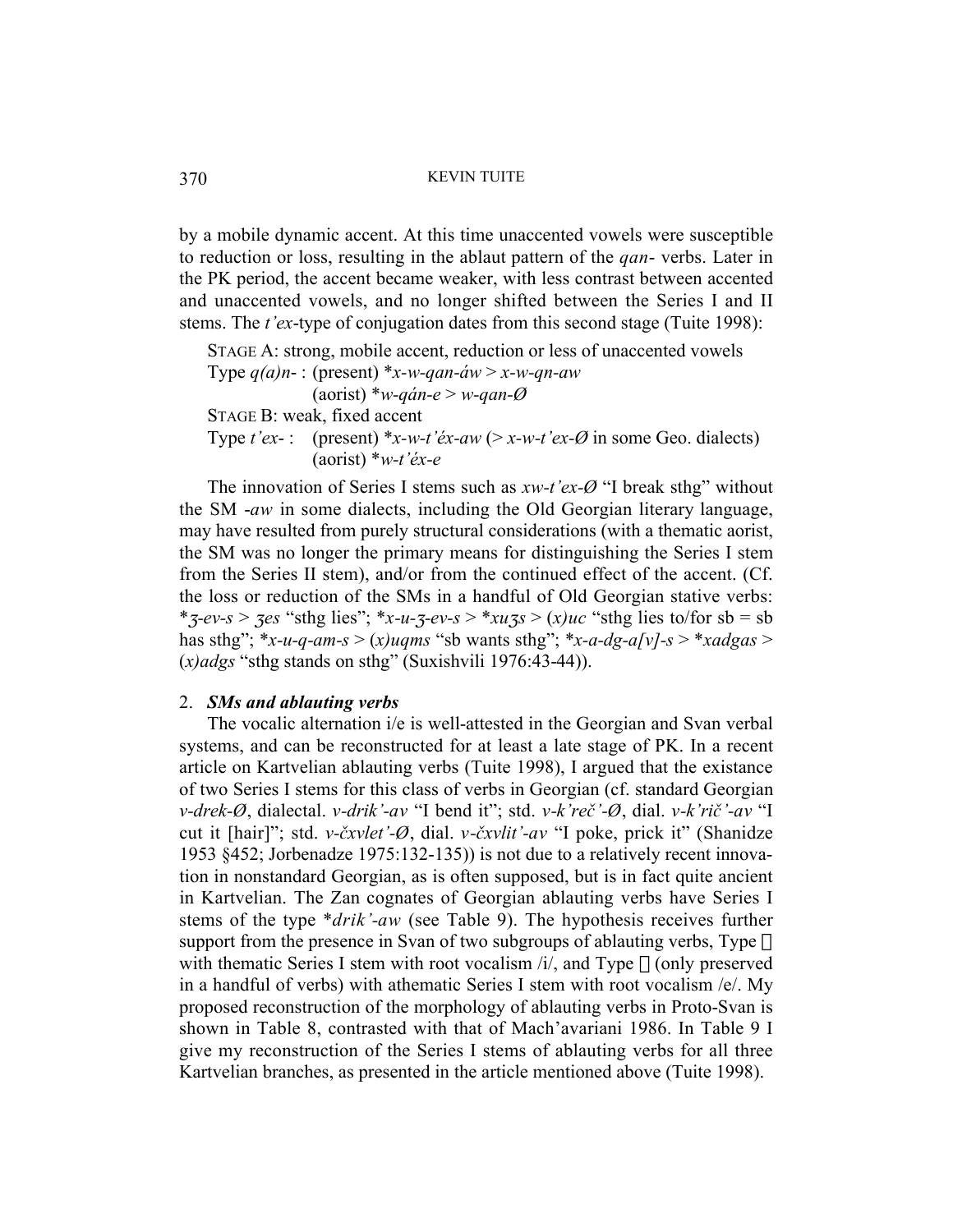# KARTVELIAN SERIES MARKERS 371

| GEORGIAN                                     |                                 | <b>MINGRELIAN</b>                     |                                    |  |
|----------------------------------------------|---------------------------------|---------------------------------------|------------------------------------|--|
| CLASSA<br>CLASSP                             |                                 | CLASSA                                | CLASSP                             |  |
| $\text{Sret}'$ - $\varnothing$ -s "sb        | $\check{s}rt'$ -eb-i-s "sthg is | škirit'-ən-s                          | škirt'-u-n                         |  |
| extinguishes sthg"                           | extinguished, goes              | $\ll$ * škrit'-ow-s                   | $\ll$ * škrt'-ow-n                 |  |
|                                              | out"                            | $\langle$ ** <i>šrit</i> '-aw-s)      | $\langle$ ** $\check{s}$ rt'-aw-n) |  |
| $\text{d}$ rek'- $\varnothing$ -s "sb bends" | $drk'$ -eb-i-s "sthg            | $dirik'$ - $2n-s$                     | $\text{d}$ irk'-u-n                |  |
| sthg"; ModG drik'-av-s                       | bends"                          | $\ll$ *drik'-ow-s                     | $\ll$ *drk'-ow-n                   |  |
|                                              |                                 | $\langle$ **drik'-aw-s)               | $\langle$ **drk'-aw-n)             |  |
| c'q'wed- $\varnothing$ -s "sb cuts off       | $c'q'(w)d$ -eb-i-s              | $\check{c}$ 'q'vid- $\mathfrak{m}$ -s | $\check{c}$ 'q'ord-u-n             |  |
| sthg"; ModG                                  | "sthg is cut off,               | $\ll$ *č'q'uid-ow-s                   | $\ll$ *č'q'ud-ow-n                 |  |
| $c'q'$ vit '-av-s                            | interrupted"                    | $\langle$ **c'q'uid-aw-s)             | $\langle$ **c'q'ud-aw-n)           |  |

Table 7: *Presents of ablauting verbs in Georgian and Mingrelian.*

|                 | Georgian                    | Svan                    | Svan                            | Proto-Svan                    | Proto-Svan                      |
|-----------------|-----------------------------|-------------------------|---------------------------------|-------------------------------|---------------------------------|
|                 |                             | (Type $\alpha$ )        | $(\text{Type }\beta)$           | (Mach'avariani)               | (Tuite 1998)                    |
| Class A         | $v$ -drek'- $\varnothing$ / | $\{xw-t'ix-e\}$ "I      | $\{xw\text{-}ter\text{-}O\}$ "I | $*_{xw-t'ex}$ - $\varnothing$ | $*_{xw-t'ex}$ - $\varnothing$ / |
| present         | $v$ -drik'-av "I            | return sthg"            | recognize                       |                               | $*_{xw-t'ix-aw}$                |
|                 | bend sthg"                  |                         | sb/sthg"                        |                               |                                 |
| Cl. A aorist    | $v$ -drik'-e                | ${a-xw-t'xx}$           | ${a-xw-t}$                      | $a$ -xw-t'ix-e                | $*_a$ -xw-t'ix-i                |
| $Cl.$ P present | $v$ -drk'eb-i               | $\{xw-t'ex-en-i\}$      | $\{xw-ter-en-i\}$               | $*xw-t'ex-en-i$               | $*xw-t'ex-en-i$                 |
| Cl. P aorist    | $v$ -derk'- $\varnothing$   | ${a-xw-t'ex-\emptyset}$ | ${a-xw-ter-\emptyset}$          | $a$ -xw-t'ex- $\varnothing$   | $a$ -xw-t'ex- $\emptyset$       |

Table 8: *Ablauting verbs in Proto-Svan*

| CLASS A (TRANSITIVE)                                               |                                                                   |  |  |
|--------------------------------------------------------------------|-------------------------------------------------------------------|--|--|
| athematic Series I stem, root vowel /e/                            | Series I stem in $*$ -aw, root vowel /i/                          |  |  |
| G. <i>drek'-<math>\varnothing</math>-s</i> "sb bends sthg"         | G. $drik'$ -aw-s                                                  |  |  |
| M. zan- $\varnothing$ -s < *zel- $\varnothing$ -s "sb kneads sthg" | M. dirik'- $\mathcal{D}n-s \leq \alpha^* d_{g}$ rik'-aw-s         |  |  |
| S. ter- $\emptyset$ "sb recognizes sb/sthg"                        | S. <i>t'ix-e</i> "sb returns sthg" < ?Proto-Svan * <i>t'ix-aw</i> |  |  |
|                                                                    | CLASS P (MONOVALENT INTRANSITIVE)                                 |  |  |
| Series I stem in *-ej                                              | Series I stem in *-aw                                             |  |  |
| G. $drk'$ -eb-i-s $\lt^* drk'$ - $\varnothing$ -ej-s               | G. $drk'$ -eb-o-d- < *drk'-[eb]-aw-d-                             |  |  |
| $M$ . ——                                                           | M. dirk'-u-n $\lt^*$ drk'-aw-n                                    |  |  |
| S. $t'ex-en-i \leq *text-fen]-ej-$                                 | S.                                                                |  |  |
|                                                                    | CLASS P (PASSIVE)                                                 |  |  |
| Series I stem in *-ej                                              | Series I stem in $-aw$                                            |  |  |
| G. x-i-drik'-eb-i- $s <$ *x-i-drik'-ej-s                           | G. x-i-drik'-eb-o-d- $\lt^*$ x-i-drik'-[eb]-aw-d-                 |  |  |
| M. <i>i-dirik'-e-n</i> $\lt$ *[x]- <i>i-drik'-ej-n</i>             | M. <i>i-dirik'-u-n</i> $\lt$ *[x]-i-drik'-aw-n                    |  |  |
| $S.$ <i>i-t'i:x-i</i>                                              | S. $(? * i - t'i : xaw)$                                          |  |  |
|                                                                    | <b>CLASS P (PASSIVE OF STATE)</b>                                 |  |  |
| Series I stem in *-ej                                              | Series I stem in $*$ -aw                                          |  |  |
| G. $x$ -a-pen-i-e-s "it is spread"                                 | G.                                                                |  |  |
| M -                                                                | M. $\check{c}'$ ar-u-n < *x-c'er-aw-n "it is written"             |  |  |
| S. $x-a-t'ix < *x-a-t'ex-i$                                        | S. ter- $a < *$ ter-aw-                                           |  |  |

Table 9: *Series I stems of ablauting verbs in Georgian, Mingrelian and Svan*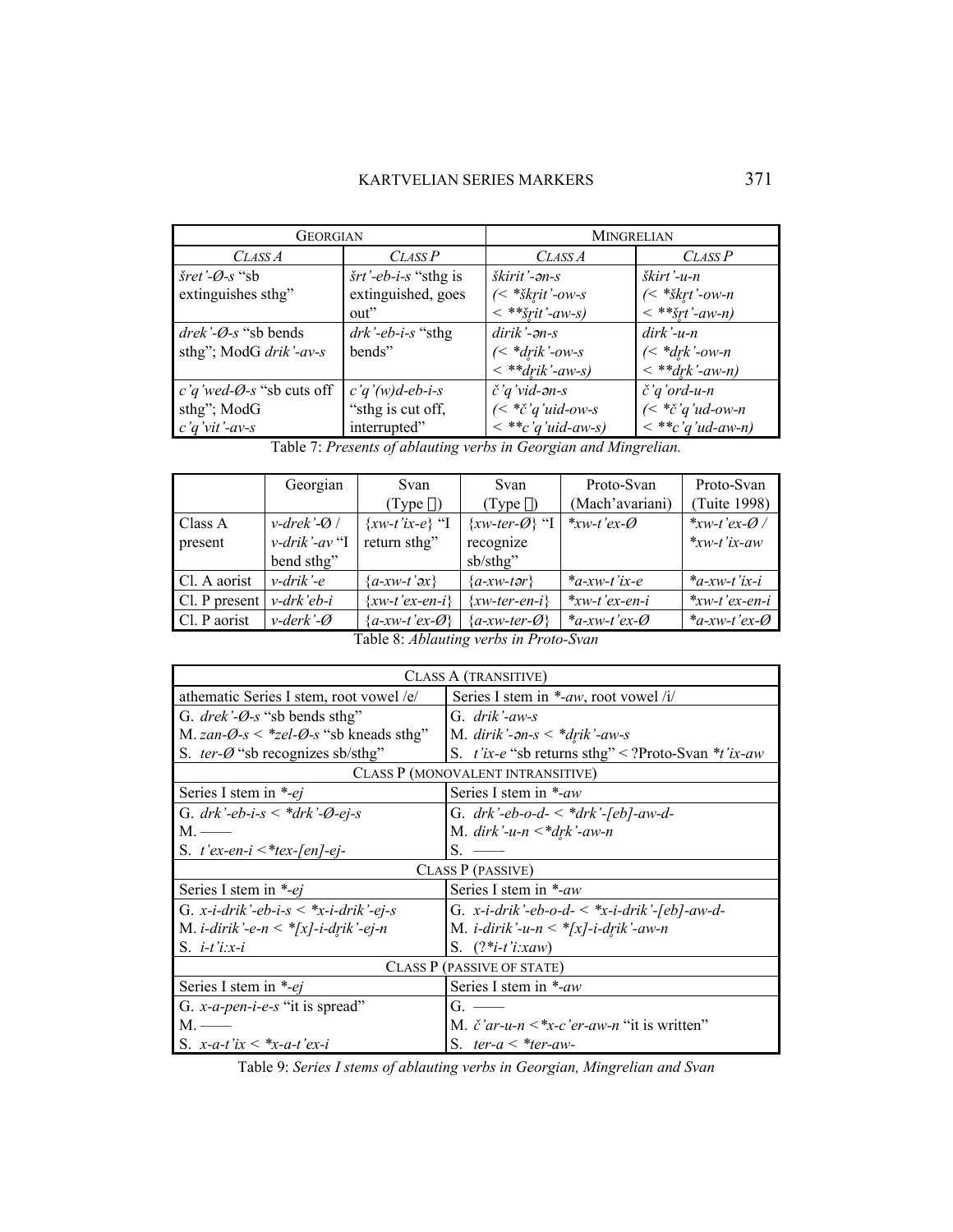## 3. *The series marker \*-ej*

As noted above, the only Georgian-Zan SM which is not of the form -VB is \*-*ej* (Georgian -*i*-, Zan -*e*-), a cognate of which also appears in Svan (-*i*-).

|                         |           | <b>GROUP</b> 1        |                  | <b>GROUP 2</b> |                   |
|-------------------------|-----------|-----------------------|------------------|----------------|-------------------|
| series markers in       | $*-ej$    | $*$ -aw               | $*$ -am/-em      | $*$ -ew        | others            |
| Proto-Kartvelian.       | $G. -i$   | $G. -av-$             | $G. -am/cm$      | $G.$ -eb/ev-   | $G. -ob <$ op     |
| Georgian, Zan and       | $Z - e$   | Z. $-u(n)/\varphi(n)$ | $Z_{\cdot}$ -um- | $Z. -ap/an-$   | $Z. -u-an \ldots$ |
| Svan.                   | $S - i$   | $S - a$               | $S.$ -em-        | $S - e$        | S. $-e:sg/e:1$    |
| Class A Series I        | ge, SV    | GE, ZA                | ge, sv, za       | GE, SV,        | ge, sv, za        |
|                         |           |                       |                  | ZA             |                   |
| Class A Series III      | <b>GE</b> | GE, SV, ZA            | ge               |                |                   |
| thematic passives of    | GE, SV    | GE, SV, ZA            |                  |                |                   |
| state                   |           |                       |                  |                |                   |
| permansive-habitual     | <b>GE</b> |                       |                  |                |                   |
| potentialis passive     | (GE, SV), |                       |                  |                |                   |
|                         | ZΑ        |                       |                  |                |                   |
| stem-final SM in Series | GE, SV,   | (ge), ZA              |                  |                |                   |
| I stems of passives     | ZA        |                       |                  |                |                   |

Table 10: *Distribution of series markers in the Kartvelian languages*  $(SV = principal marker; SV = frequent; sv = infrequent; — = absent)$ 

The contexts in which the descendants of \*-*ej* appear overlap to a considerable degree with those where the SM \*-*aw* is employed. For this reason, and for others which will become apparent further on, \*-*ej* and \*-*aw* will be classed together as "Group 1" SMs, as distinct from \*-*am/em*, \*-*ew*, and the others (Group 2). As shown in Table 10, the daughters of \*-*ej* — if indeed the latter was a single morpheme in PK — have taken on a wide variety of functions, especially in Georgian. Some of these functions will be discussed briefly here.

*(a) potentialis passives in -e (Zan), -i (Geo, Svan).* The Mingrelian verb distinguishes two types of prefixal passives: a dynamic passive of the type *i-nax-uu-n* "it is being washed" [Geo. *irecxeba*], and a so-called potentialis, such as *i-naxv-e-n* "it can be washed, it is washable" [Geo. *šeizleba (ga)irecxos*]. As Chikobava (1937) noted, Georgian and Svan prefixal passives can cover both meanings, dynamic and potentialis, though without a change in form (Geo. *i™'meba*, *ismeba* [Early Georgian *xi™'m-eb-i-s*, *xism-eb-i-s*] = Svan *i:m-i, itwn-i* "one can eat, drink it; it is edible, potable"). It would appear that the PK verbal system included a passive of the structure \**i-√-(ew)-ej* the semantic range of which included potentiality (Tuite 1998). The suffix in the Mingrelian dynamic passive contains the descendant of the SM \*-*aw*, which has undergone the Zan vowel shift: *i-nax-u-u-n* < Proto-Zan \**i-nax-aw-ow-n* < PK \**i-√-(ew)-aw-*. One trace of the passive-forming function of \*-*aw* is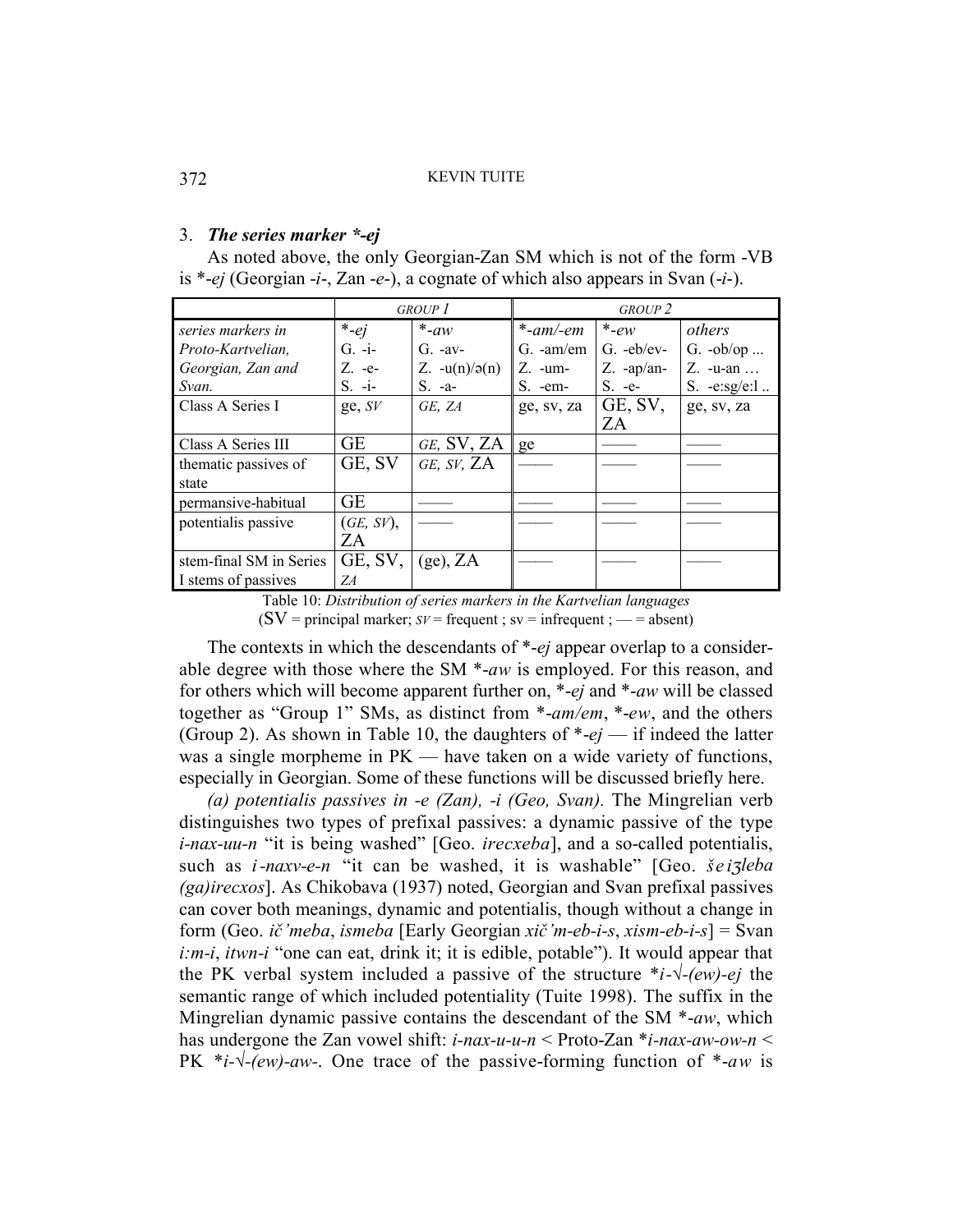retained in Georgian, incorporated into the Class P imperfect-stem formant -*o-d*- (compare the transitive imperfect-stem formants -*d*- or -*i-d*-). Rogava (1954) recognized in the element -*o*- the cognate of the Zan Class P passive formant -*u*-, i.e. PK \*-*aw* (see also Gamq'relidze & Mach'avariani 1965:274-5). An Old Georgian passive imperfect such as *x-i-drik'-eb-o-d-a* "sthg was being bent" would go back to \**x-i-drik'-[ew]-aw-d-a*, with the same stem morphology as the antecedent of the Mingrelian passives in *i-√-u-u-*. It is not yet clear whether the presence of two SMs, one from Group 2, followed by one from Group 1 (\**-ew-aw*, \**-ew-ej*) is an innovation of the Georgian-Zan subgroup, or is of earlier origin.

*(b) Class A verbs with SM \*-ej.* The Zan morpheme -*e*-, descended from \**-ej*, has a far more limited distribution than its Georgian and Svan cognates. The Zan SM -*e*- is restricted to Class P verbs, including true passives and statives (e.g. Zan *o-r-e-n* "is" < PK \**a-r-ej-*; cf. Geo. *a-r-i-s*, Svan *æ-r-i*), if, as I believe, the SM \**-ej* and the permansive marker \**-ej* were originally one and the same (Mach'avariani 1988). The Georgian and Svan SM -*i*- appears in Class A verbs as well; in Svan -*i*- is one of the two major SMs, along with -*e*-. The Class atelic (activity) verbs of both languages frequently take the SM (and erstwhile permansive marker) -*i*-, whereas their Zan equivalents employ -*an/ap* < \**-ew*, e.g. Georgian *k'iv-i-s*, Svan *k'i:l-i* "screams" (but Ming. *rk'il-an-s*); Geo. *zu-i-s*, Svan *zu:l-i* "weeps, sobs" (but Ming. *zul-an-s*). In Georgian, there are three principal formal types of transitive Class A verbs which employ the SM -*i*-, these being (a) verbs with nonsyllabic roots in Series I, typically terminating in the sonants  $\frac{1}{\alpha}$  or  $\frac{1}{\alpha}$ , with  $\frac{1}{\alpha}$  vocalism in all of the aorist forms (e.g. pres. *tl-i-s* "whittles, peels", aor. 1sg *v-tal-e*, aor. 3sg *tal-a*; pres. *txr-i-s* "digs", aor. 3sg *txar-a*); (b) verbs with nonsyllabic roots in Series I terminating in the sonants /n/ or /r/, with /e/ vocalism in the 1st and 2nd-person aorist forms only (e.g. pres. *cr-i-s* "sifts", aor. 1sg *v-cer-Ø*, aor. 3sg *cr-a*; pres.  $p$ *švn-i-s* "crumbles, pulverizes", aor. 1sg *v-pšven-Ø*, aor. 3sg  $p$ *švn-a*); (c) stable-root verbs with a more-or-less frozen stem-final formant -n-: *gzav-n-i-s* "sends" (cf. *gza* "road"), *varcx-n-i-s* "combs" (cf. *sa-varcx-al-i* "comb") (Shanidze 1953 §454; Melikischwili 1978). All of these subgroups are evidently old in Kartvelian. Types (a) and (b) reflect ancient accent shifts similar to that of the *qan*- type of verbs with SM  $*$ -*aw* (e.g. pres. *v*-*pšvn-i* <  $*_{x-w-p\check{y}wen-\check{e}j$ ; aor. *v-p* $\check{y}ven < *w-p\check{y}win-\check{e}j$ . A handful of type (a) verbs, interestingly, are attested in Old Georgian with non-syncopated present stems. Cf. Modern Georgian *£l-i-s* "spreads" and Old Georgian *£al-av-s*, with the same vocalism in Series I and II, and a SM cognate with that of its Zan counterpart (Ming.  $\frac{8}{2}$ *kil-on-s* < \* $\frac{8}{2}$ *l-aw-s*) (Imnaishvili 1968:49). The -n- suffix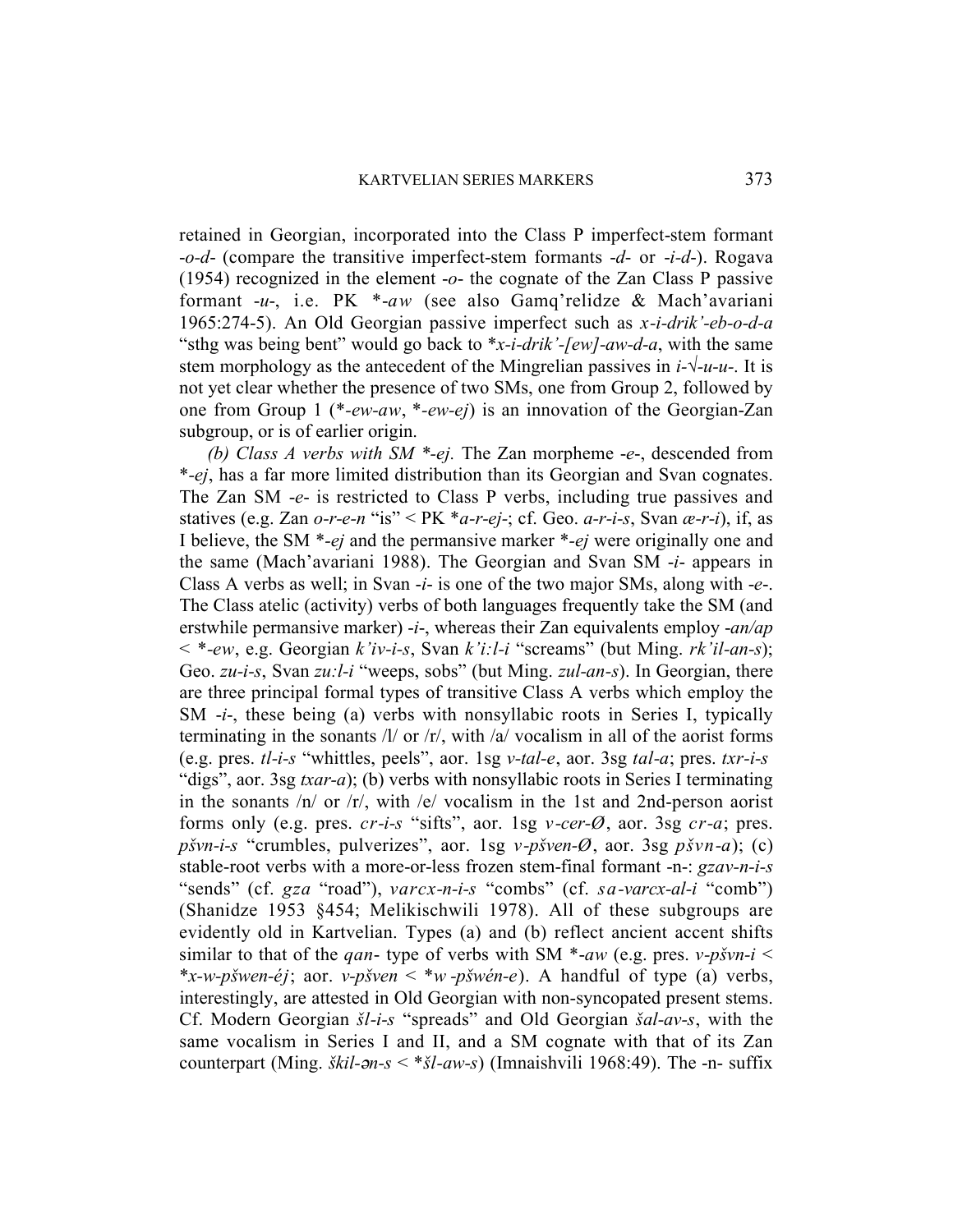found in type (c) is attested in many of the Zan and Svan cognates of these verbs as well, e.g. Geo. *k'ort'-n-i-s*, Ming. *k'irt'-on-an-s*, Svan *a-k'art'-an-e* "preens, plucks, perforates". The Zan languages show no trace of the SM \**-ej* in the conjugation of Class A verbs. Gamq'relidze & Mach'avariani (1965: 238) note the frequent correspondence of Georgian -*i*- to Zan - $\partial n / u_n$ - (see Table 11), and wonder if Zan once had a Class A SM descended from \**-ej* which had been "driven out" of the morphology by functionally-equivalent SMs (*ibid,* 254 note 1). The evidence just presented from the morphology of Class P verbs demonstrates the close semantic proximity of \**-aw* and \**-ej* (although Mingrelian attests to a meaning distinction between them). In view of this pattern, the correspondences shown in Table 11 should not come as a total surprise. However they might differ as to meaning or function in certain contexts, \**-aw* and \**-ej* obviously group together as against the other SMs (i.e. those listed as Group 2 in Table 10).

| VERBS WITH NON-ALTERNATING ROOTS (ATHEMATIC PRESENT AND THEMATIC AORIST IN OLD<br>$G$ EORGIAN $) - T'EX$ - TYPE WITH FIXED ROOT ACCENT |                                                                                                        |                                                              |                                                             |  |  |  |
|----------------------------------------------------------------------------------------------------------------------------------------|--------------------------------------------------------------------------------------------------------|--------------------------------------------------------------|-------------------------------------------------------------|--|--|--|
| Common Georgian-Zan<br>and Proto-Kartvelian?)                                                                                          | Old Georgian<br>Zan<br>(Mingrelian)                                                                    |                                                              |                                                             |  |  |  |
| *xw-č'éd-aw / (?-ej)                                                                                                                   | $v$ -č'ed-Ø "I forge sthg",<br>aor. $v-\check{c}'ed-e$                                                 | $b-\check{c}$ 'k'ad-ən-k                                     | $xw-a-\check{s}k'x:d-i$                                     |  |  |  |
| $*_{xw-\check{c}}'$ ám-aw                                                                                                              | $v$ -č'am- $\emptyset$ "I eat sthg",<br>aor. $v-\check{c}'$ am-e                                       | $b - c'k'$ um-un-k/<br>$b-\check{c}$ 'k'un- $\varnothing$ -k |                                                             |  |  |  |
| $*xw-tél-aw$                                                                                                                           | $v$ -tel- $\emptyset$ "I trample sthg",<br>aor. $v$ -tel-e                                             | $b$ -tal- $\partial n-k$                                     | $xw-i-tl-e$ (ablauting)                                     |  |  |  |
| $*_{xw-xw\acute{e}t' - aw}$                                                                                                            | $v$ -xwet'- $\emptyset$ "I scrape"<br>sthg", aor. $v$ -xwet'-e                                         | $b$ -xwat'- $\mathcal{D}$ n- $k$                             | xwit'-e $\{xw\text{-}xw\text{ }i\text{-}e\}$<br>(ablauting) |  |  |  |
|                                                                                                                                        | VERBS WITH NON-SYLLABIC ROOT IN SERIES I (THEMATIC PRESENT) — $QAN$ -TYPE WITH MOBILE<br><b>ACCENT</b> |                                                              |                                                             |  |  |  |
| *xw- $\check{s}(a)$ l-éj / -áw                                                                                                         | $v$ - <i>šl-i</i> "I spread, unfold<br>sthg", aor. $v$ -šal- $\varnothing$                             | $b$ -škil- $2n-k$                                            | $m$ ə-rš-i {xw-rš-i}                                        |  |  |  |
| *xw-tx(a)r-éj / -áw                                                                                                                    | $v$ -txr-i "I dig sthg", aor.<br>$v$ -txar- $\varnothing$                                              | $b$ -txor- $\partial n-k$                                    | xw-æ-štxr-i                                                 |  |  |  |
| $*xw-z(a)rd-ej/-aw$                                                                                                                    | $v$ -zrd-i "I raise sb", aor.<br>$v$ -zard- $\varnothing$                                              | $b$ -rd-ən- $k$                                              | $xw-i-rd-i$                                                 |  |  |  |
| $*xw-yry(e)n-ej /  - dw$                                                                                                               | $v$ - <i>yryn-i</i> "I gnaw sthg",<br>aor. v- $\gamma$ ryen- $\varnothing$                             | $b$ -yiryon-ən- $k$                                          |                                                             |  |  |  |
| $*xw-prokw(e)n-ej/-av$                                                                                                                 | $v$ -prckwn-i "I peel sthg",<br>aor. v-prckwen-Ø                                                       | b-purckon-ən-k                                               |                                                             |  |  |  |
| *xw-q(a)n-áw / (?-éj)                                                                                                                  | $v$ -qn-av "I plough sthg",<br>aor. $v$ -qan- $\varnothing$                                            | $b$ -xon-ən- $k$                                             | $xw-a-q$ <i>en-i</i>                                        |  |  |  |

Table 11: *Series I stems of qan- and t'ex- type verbs*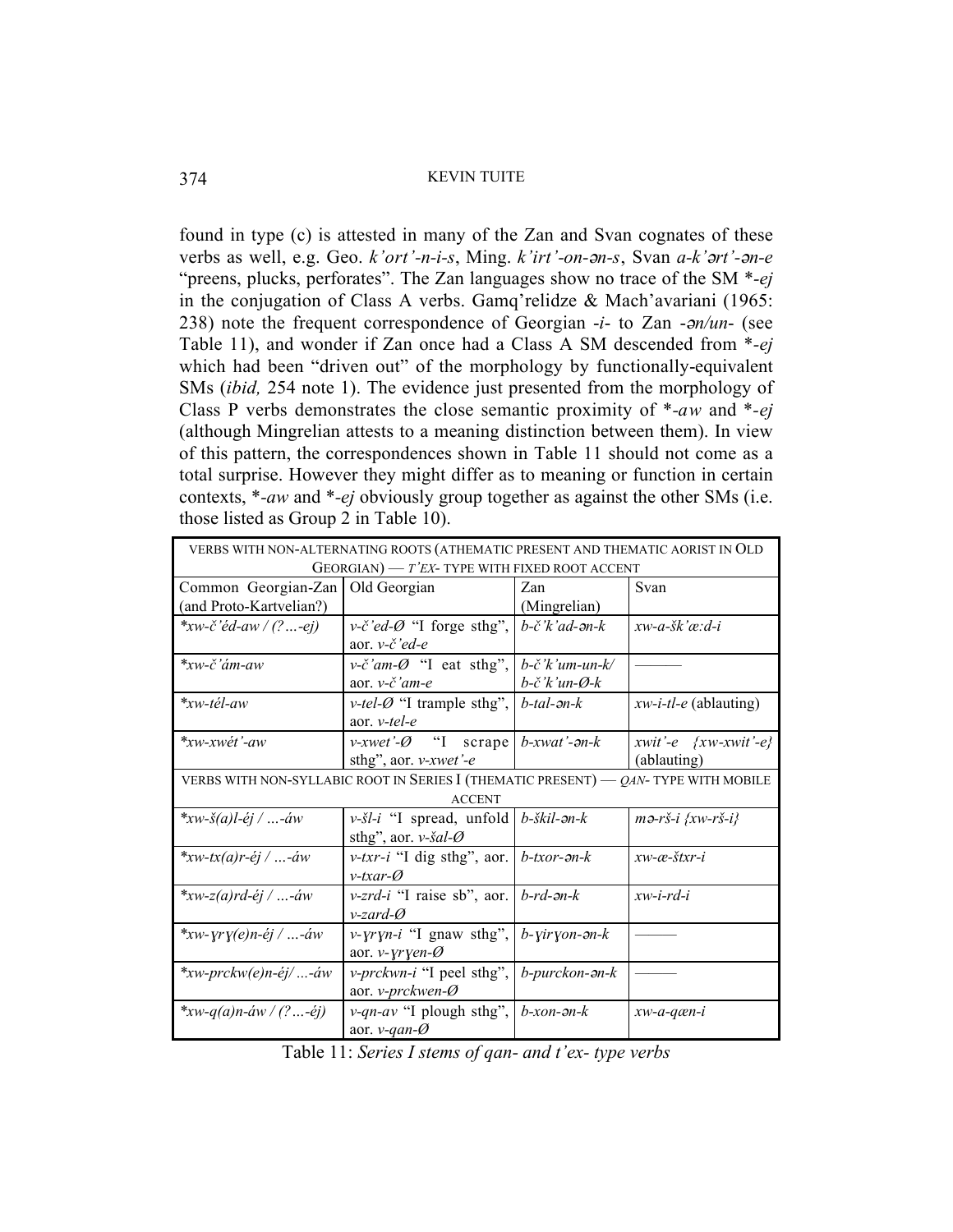## **4.** *Group 1 series markers, passives of state, and the present-perfect stem*

In this section I will examine the morphology of the Series III paradigms of Kartvelian Class A verbs. This series merits special attention because of its relatively recent origin (compared to Series I and II), its relation to various types of stative verbs, and its formal heterogeneity. With regard to origins, it is evident that the Series III paradigms arose from the appropriation of formally passive verb forms into the Class A conjugation to denote resultativity (present state resulting from past action) and in many cases evidentiality (present state used to infer past action) (Natadze 1955; Schmidt 1962, 1979; Harris 1985: 271-295). The most likely proximal sources for the morphology of the Class A Series III paradigms are the passives of state, which are formally identical or nearly so — to the former in all Kartvelian languages (see  $12 \& 13$  below).

|         | <b>CLASS A TRANSITIVE</b>                                  | <b>CLASS P INTRANSITIVE</b>                   |
|---------|------------------------------------------------------------|-----------------------------------------------|
| stative | $m-i-c'er-i-e-s$ "it is written in my X"                   | c'er-il ar-s "it is written"                  |
| passive | $m-e-c'er-a$ "it was written in my X"                      | $c'$ er-il x-i-q'-o "it was written"          |
|         | Series III $\vert$ (da=)m-i-c'er-i-e-s "I have written it" | $(da=)c'er-il$ ar-s "it has been written"     |
|         | $(da=)$ m-e-c'er-a "I had written it"                      | $(da=)c'er-ilx-i-q'-o''$ it had been written" |

Table 12: *Statives and Series III paradigms in Old Georgian*

Stative passives and Class A present-perfect stems in the various Kartvelian languages include the suffixes shown in Table 13 (Pshav, Xevsurian and Tushetian are particularly conservative dialects of spoken in northeast Georgia (Baramidze 1977; Cocanidze 1978; Ch'inch'arauli 1960; Uturgaidze 1960)).

|            |            | <b>CLASS A PRESENT PERFECT</b>                       | <b>STATIVE / PASSIVE</b>                      |
|------------|------------|------------------------------------------------------|-----------------------------------------------|
| Early      | $1. -i-e-$ | 1. $\check{s}e = x-u-p'q'r-i-e-s$ "has seized sb/st" | 1. $x$ -u-p'q'r-i-e-s "holds"                 |
| Georgian   | 2. $-av-$  | 2. $da=x-u-max-av-s$ "has buried sb/st"              | 2. $x-k$ 'id-av-n "hangs"                     |
|            | $3. -am -$ | 3. $da=x-u-b-am-s$ "has bound sb/sthg"               | 3. — $(x-u-b-n$ "is bound")                   |
| Pshav,     | $-av-i-$   | $gamma=u-b-av-(i-s)$ "has bound sb/sthg"             | $h-b-av-(i-s)$ "is bound,                     |
| Tushetian, |            | to sthg"                                             | attached"                                     |
| Xevsurian  |            |                                                      |                                               |
| Svan       | $1. -a$    | 1. <i>otrek'a</i> {ad-x-o-rek'-a} "has hung          | 1. $x$ -o-rk'-a "sb's sthg"                   |
|            |            | sthg"                                                | hangs"                                        |
|            | 2. $[+lg]$ | 2. $x$ -o-di: $g$ -a "has extinguished sthg"         | 2. <i>i-di:g-i</i> "is extinguished           |
|            |            |                                                      | $(by sb)$ "                                   |
| Mingr.     | $-u-$      | $u-\check{c}$ 'k'om-u-n "has eaten sthg";            | $a-\check{c}$ 'k'om-u-n "sb's sthg is         |
|            |            | $m-i-{\check{c}}'ar-u-n$ "I have written sthg"       | eaten <sup>"</sup>                            |
|            |            |                                                      | $\check{c}'$ ar-u-n "sthg is written"         |
| Laz        | -и-        | $(u-\check{c}\acute{c}$ ' k'om-u-n "has eaten sthg") | $u$ - <i>y</i> - $u$ - <i>n</i> "sb has sthg" |

Table 13: *Class A present-perfect paradigms in Kartvelian*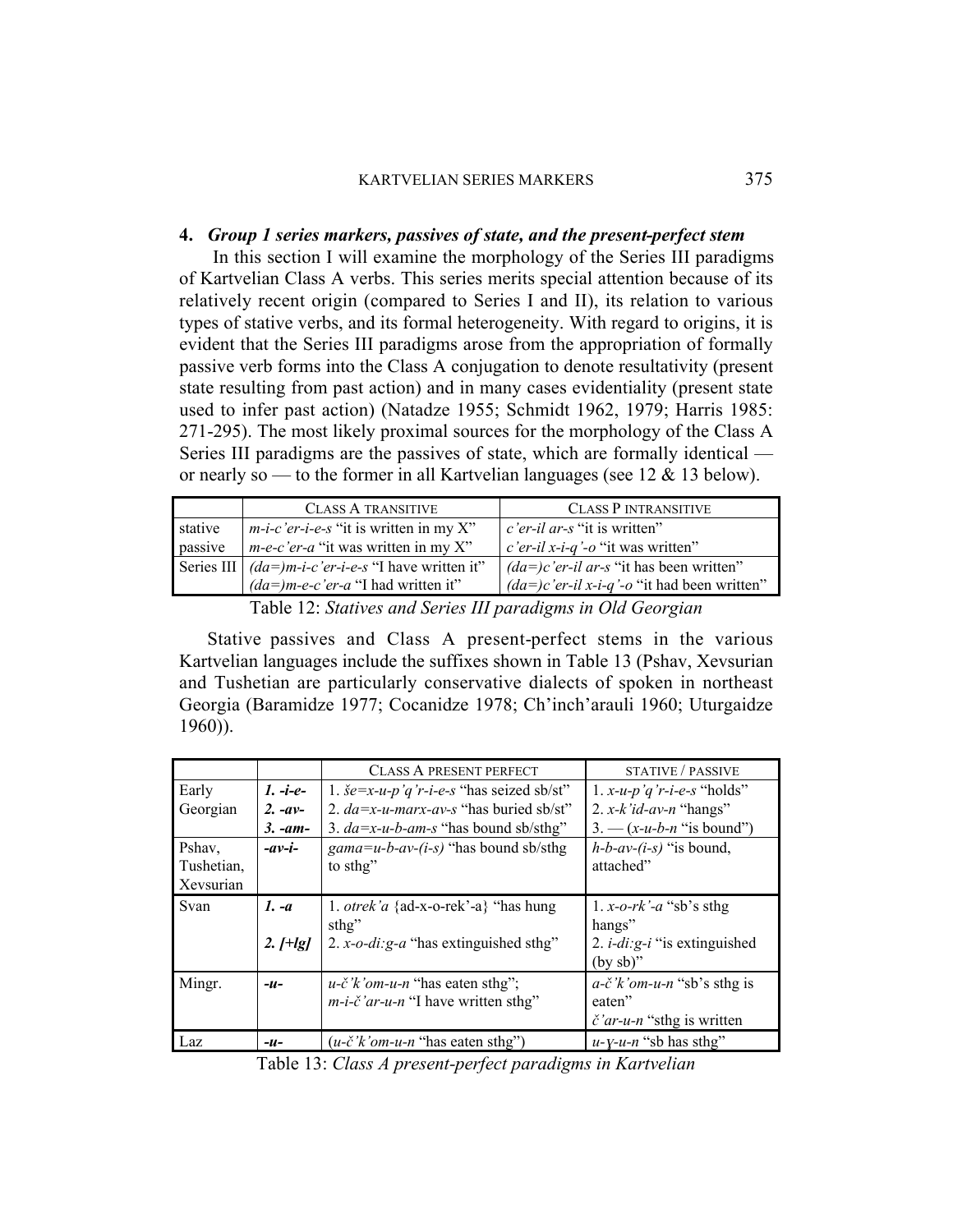As can be seen, different suffixes are employed in Georgian, Zan and Svan; furthermore, the literary Georgian language employs three allomorphs of the present-perfect formant. I will demonstrate here that the two Proto- Kartvelian morphemes whose descendants I class as Group 1 series markers, \*-*aw*- and \*-*ej*-, had as one of their primary functions the derivation of stative passives from transitive verb roots. The stative and present- perfect formants of Georgian, Svan, Laz and Mingrelian are descended from these suffixes.

Let us consider the role played by SMs in the construction of these paradigms. In Old Georgian, most Class A verbs formed their present perfects by the addition of the compound suffix -*i-e*- to either the Series I or Series II stem (more on this below). The exceptions are Class A verbs with the series markers -*av*- and -*am*-, which appear to double as present-perfect formants. As a result, forms such as *da=x-u-marx-av-s* are potentially ambiguous, since they could be construed as either presents ("sb buries sb's sb [relative]") or presentperfects ("sb has buried sb"). The particular semantic trait of -*av*- which led to its becoming an allomorph of the present-perfect formant -*i-e*- evidently predates the separation of Class A Series III from the stative conjugation, in view of the presence of -*av* in many stative verbs.

| PK            |                                            | <b>SVAN</b>                                      |                                                           |
|---------------|--------------------------------------------|--------------------------------------------------|-----------------------------------------------------------|
|               | <b>GEORGIAN</b>                            |                                                  | LAZ-MINGRELIAN                                            |
| 1.            | $x-k$ 'id-av-s "has, holds"                | <i>ter-a</i> "is visible" $\ll$                  | b-u-n "is tied" (< PZan                                   |
| statives      | $x$ -tn-av-s "likes"                       | $*ter-aw)$                                       | *b-ov-n < PK **x-                                         |
| in $*$ -aw-   | $x-e-s-av-s$ "hopes"                       | $x$ -o-rk'-a "sb's X hangs"                      | $b$ -aw-n $)$                                             |
|               | $dg-a-s$ "stands"                          | <i>x-æ:-b</i> (< * <i>x-e-b-aw</i> ) "is         | $m-i-\check{c}k-u-(n)$ "I know"                           |
|               | $(\leq ? * dg$ -aw-s)                      | tied"                                            | $dg-u-n$ "stands"                                         |
| $2.$ root     | $x$ -u-q'var-s "loves"                     | $sgu(')$ r "sits"                                | [Mgr] $u$ - $2$ or-s "loves"                              |
| statives.     | $x-\tilde{c}$ ' <i>ir-s</i> "cares"        | $x$ - <i>o</i> - $\check{c}$ ' <i>ir</i> "needs" | [Lz] $no = k'ir-s$ "is                                    |
| $-Q$ -        | <i>čan-s</i> "is visible"                  |                                                  | tied"                                                     |
|               |                                            |                                                  | $2u$ n-s "has"                                            |
| 3. per-       | (a) STATIVES IN $-I-$ :                    |                                                  | STATIVES IN -E $\left\langle \leq \ast a_i \right\rangle$ |
| mansive       | $a-r-i-s$ "is"                             | $\alpha$ -r-i "is"                               | $\langle *_{ei} \rangle$                                  |
| -present      | $x-e\text{-}sin\text{-}i\text{-}s$ "fears" | $x$ - <i>o</i> - <i>r</i> - <i>i</i> "has"       | $o-r-e-n$ "is"                                            |
| $in$ $*$ -ej- | (b) STATIVES IN $-I-E-$ :                  |                                                  | $x$ -e-n "sits"                                           |
|               | $x-g-i-e-s$ "is, exists"                   |                                                  |                                                           |
|               | $x$ -u-p'q'r-i-e-s "holds"                 |                                                  |                                                           |

Table 14: *Stative verb classes in Kartvelian*

Consider the formal classes of Kartvelian statives shown in Table 14. The Svan suffix -*a* in statives such as *ter-a* "is visible" can be linked to an ancestral \*-*aw*- in straightforward fashion given the abundant evidence for loss of final consonants in Proto-Svan (e.g. PK \**taw*- "head" > PSvan \**£daw* > Sv. *£da* "ear [of corn]" (Fähnrich & Sarjveladze 1990:142)). Monosyllabic statives with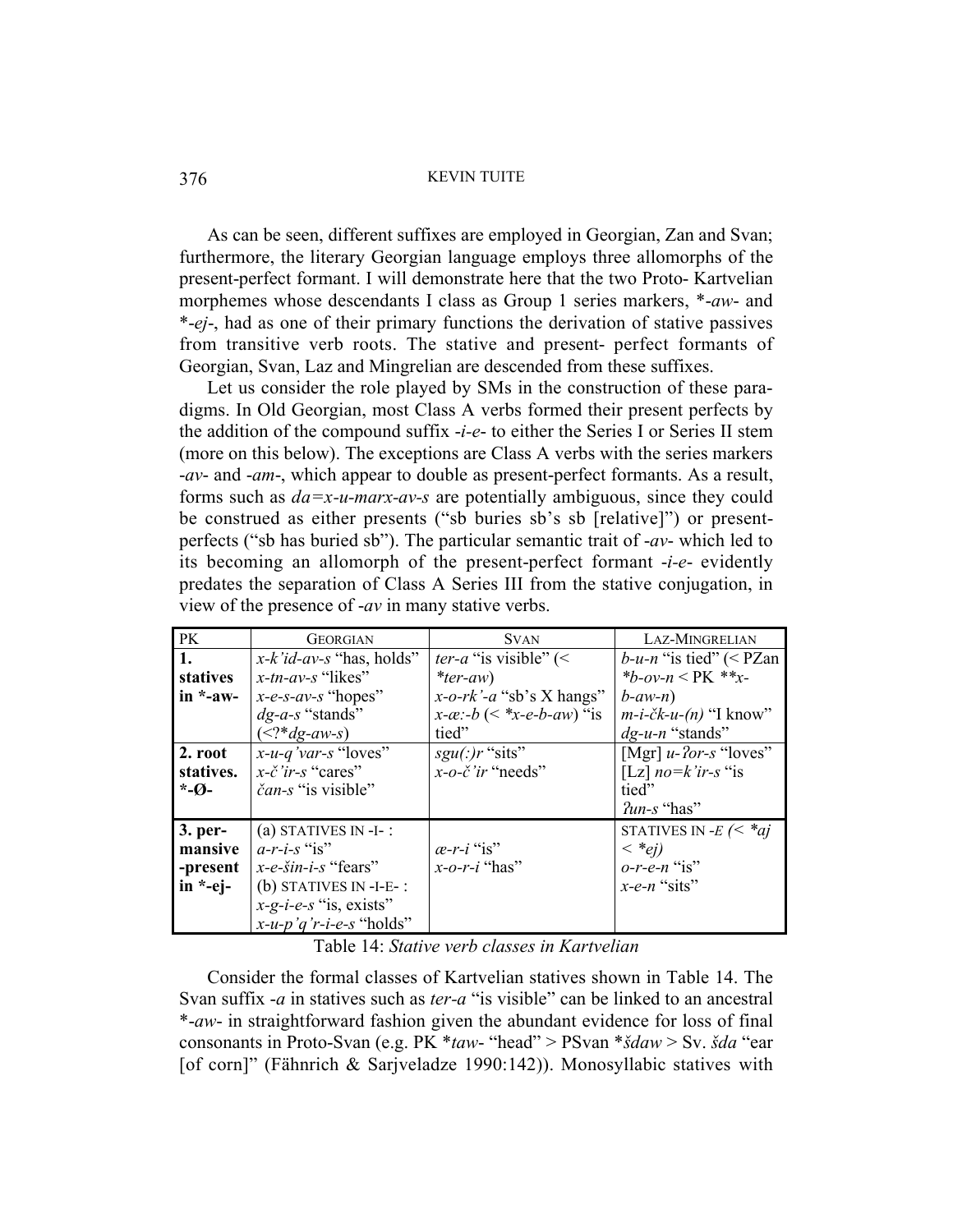lengthened vowels, such as  $x$ -*æ*:-*b* "is tied" (?< \**x*-*e*-*b*-*aw*) and  $x$ -*æ*:-*z* "sthg lies on sthg" may have had the same suffix at one time; its subsequent loss led to compensatory lengthening and lowering of the version vowel (Topuria 1967:208; Tuite 1997). As for the Zan languages, Danelia (1976) argued that the -u- suffix in stative verbs such as *b-u-n* "it is tied", *tas-u-n* "it is sown" goes back to Proto-Zan \*-*ov*- < PK \*-*aw*, via the Zan vowel shift (cf. PK \**mc'q'aw*- "cherry laurel" > PZ \**mc'q'ow* > Laz *mc'u* (Fähnrich & Sarjveladze 1990:228)). We can therefore reconstruct a PK series marker \*-*aw*- which, due to its meaning, was selected to form stative verbs from transitive verb roots, although it also appears with what are evidently primary stative roots (e.g. Georgian stative verb *dg-a-s* "stands", which almost certainly goes back to \**dg-aw-s*, cf. Mingrelian *dg-u-n* "stands" (Suxishvili 1976:43-44)). The distribution of \*-*aw* has shifted in some of the daughter languages. Whereas in Svan, -*a*, the reflex of \*-*aw*, is limited to statives (e.g.  $x-a-z$ <sup>x-a</sup> is called sthg [e.g. name]",  $x-u-yw-a$  "has") and to present perfects, the Zan cognate -*u*- is selected by both stative verbs and certain groups of passives (e.g. Mingr.  $v-t'$ <sup> $\phi$ </sup>*-u-k* "I become warm",  $i-\check{c}'$  *ar-u-u-n* "it is written").

## 4.1 *Root and derived statives*

The verb roots of PK can be divided into two principal groups according to their fundamental lexical aspect, as reflected in their formal properties. The class of atelic verb roots includes basic statives and activity verbs, which like atelic verbs in many languages — had defective paradigms. More precisely, Kartvelian atelics did not systematically oppose Series I and Series II forms; indeed, it may have been the case that in PK these verbs made exclusive use of forms coming from one or the other series but never from both (Shanidze 1982:134-8; Tuite 1994). Telic verb roots appeared, in principal, in the full range of Series I and II paradigms. The inventory of statives in Proto-Kartvelian included both basic (or root) statives and those derived from transitive roots through passivization. Root statives either had no SM (\* $\check{c}$ an-s "is visible", \**x-u-q'war-s* "loves"), or the so-called permansive suffix \*-*ej*- (\**a-r-ej-s* "is", \**q'iw-ej-s* "crows"). The signification of this suffix has been determined primarily on the basis of evidence from Old Georgian, which made use of several permansive verb forms (Chikobava 1948). In the conjugation of telic verbs, -*i*- (< \*-*ej*-) appeared in several paradigms whose primary function was to indicate habitual, regular occurrences or eternal truths, e.g. *mas x-u-rkw-i c'arved da c'ar=vid-i-s* "I tell him 'go', and he goes" [Mt 8:9 (Xanmet'i gospels, Kajaia 1984)]. In the more reduced range of paradigms available to atelic verbs, the permansive forms the unmarked present indicative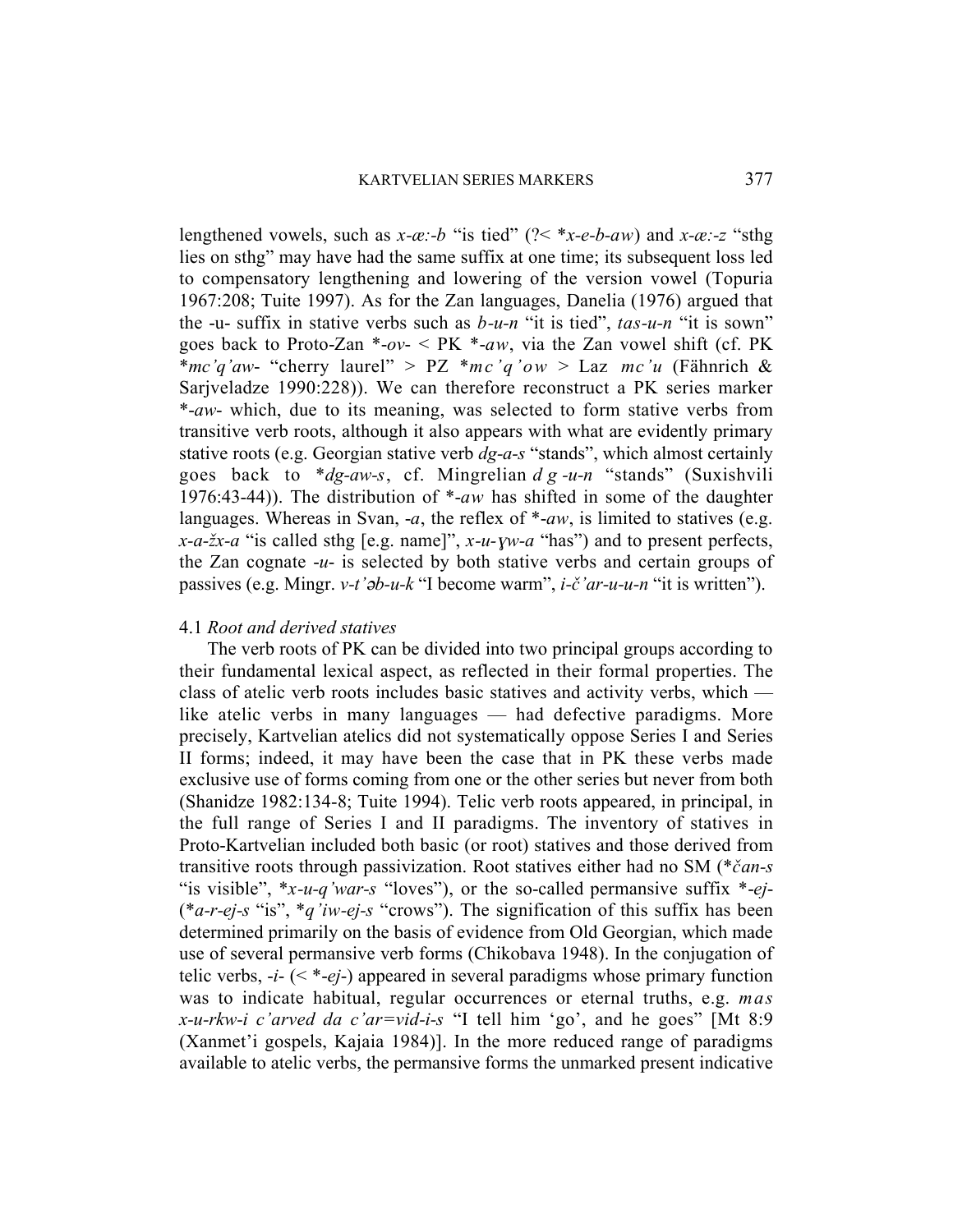of verbs such as *q'iw-i-s* "crows", which seem not to have had Series I paradigms in the language of the oldest texts (the past indicative was formally an aorist — *katami q'iv-a* "the cock crowed" [Lk 22:60] — rather than an imperfect, as was the case for most atelic verbs) (Tuite *in press*). The primary formant deriving statives from telic roots was evidently \*-*aw*, since its daughter forms have this function in all attested Kartvelian languages (Fig 14). In Georgian -*av* alternates with -*i-e* in this role; their distribution seems arbitrary, but a curious fact may point the way toward understanding its motivation at an earlier stage of the language.

| <b>STATIVES IN-AV-</b>   |                         | <b>STATIVES IN -I-E-</b> |                                          |  |
|--------------------------|-------------------------|--------------------------|------------------------------------------|--|
| Class A (Group 2 SM      | Stative in $-\alpha v$  | Class A (Group 1 SM      | Stative in - <i>i-e</i> -                |  |
| $-eb, -ev, -ob)$         |                         | $-av)$                   |                                          |  |
| a-k'id-eb-s "hangs"      | $h-k$ 'id-av-s          | $s$ -tes-[av]-s "sows"   | $s$ -tes-i-e-s                           |  |
| $a$ -tr-ob-s "makes"     | $h$ -tr-av-s "is drunk" | $h-k'e$ c-[av]-s "folds" | $a-k'e$ c-i- $a$ (*-i-e-s)               |  |
| drunk"                   |                         | h-pl-av-s "buries"       | $h$ -pl-i-e-s                            |  |
| $i$ -tn-ev-s "enjoys"    | $h$ -tn-av-s "likes"    | h-beč'd-av-s "stamps"    | $a-be\check{c}'d-i-a$ (*- <i>i-e-s</i> ) |  |
| $a$ -zin-eb-s "puts to   | $s$ -zin-av-s "sleeps"  | $h$ -mos-av-s "puts on"  | $h$ -mos-i-e-s "wears"                   |  |
| sleep"                   | $h$ -yviz-av-s "is      |                          |                                          |  |
| $a$ -yviz-eb-s "awakens" | awake"                  |                          |                                          |  |

Table 15: *Georgian statives and Class A presents in -av*

Consider the lists of Georgian statives and Class A presents in -*av* given in Table 15. For whatever reason, those Georgian Class A verbs with Series I stems in -*av* always form statives (if they have one) in -*i-e*; conversely, statives in -*av* employ roots the Class A Series I stems of which employ a SM other than -*av*. It may have been the case, at an earlier stage of the Georgian language or perhaps CGZ, that -*i-e* served to derive statives from lexically telic-durative stems, the Class A Series I stems of which were formed with the SM \*-*aw*. The direction of derivation was the opposite for verbs such as  $h$ - $\gamma \nu i \overline{\gamma}$ - $a \nu$ -s: the stative forms appear to be basic, and the Class A stems secondary. The Series I forms of the latter employ the telic-punctilear SMs \*-*ew* or \*-*w-ew*, and have neutral version in -*a*-.

## 4.2 *Statives and present perfects*

It cannot be determined at this point whether \*-*aw* was the sole stativizer in PK, or whether it had a second stative formant comparable to Georgian -*i-e*. If the latter was true, the descendants of \*-*aw* would have pushed their allomorphs aside in Zan and Svan to become the sole formant of derived statives. (This may also have occurred in the conservative Pshavian and Xevsurian dialects, where all present-perfects and statives take the compound suffix -*av-[i]*-, as in Table 4. Whether the generalized use of the latter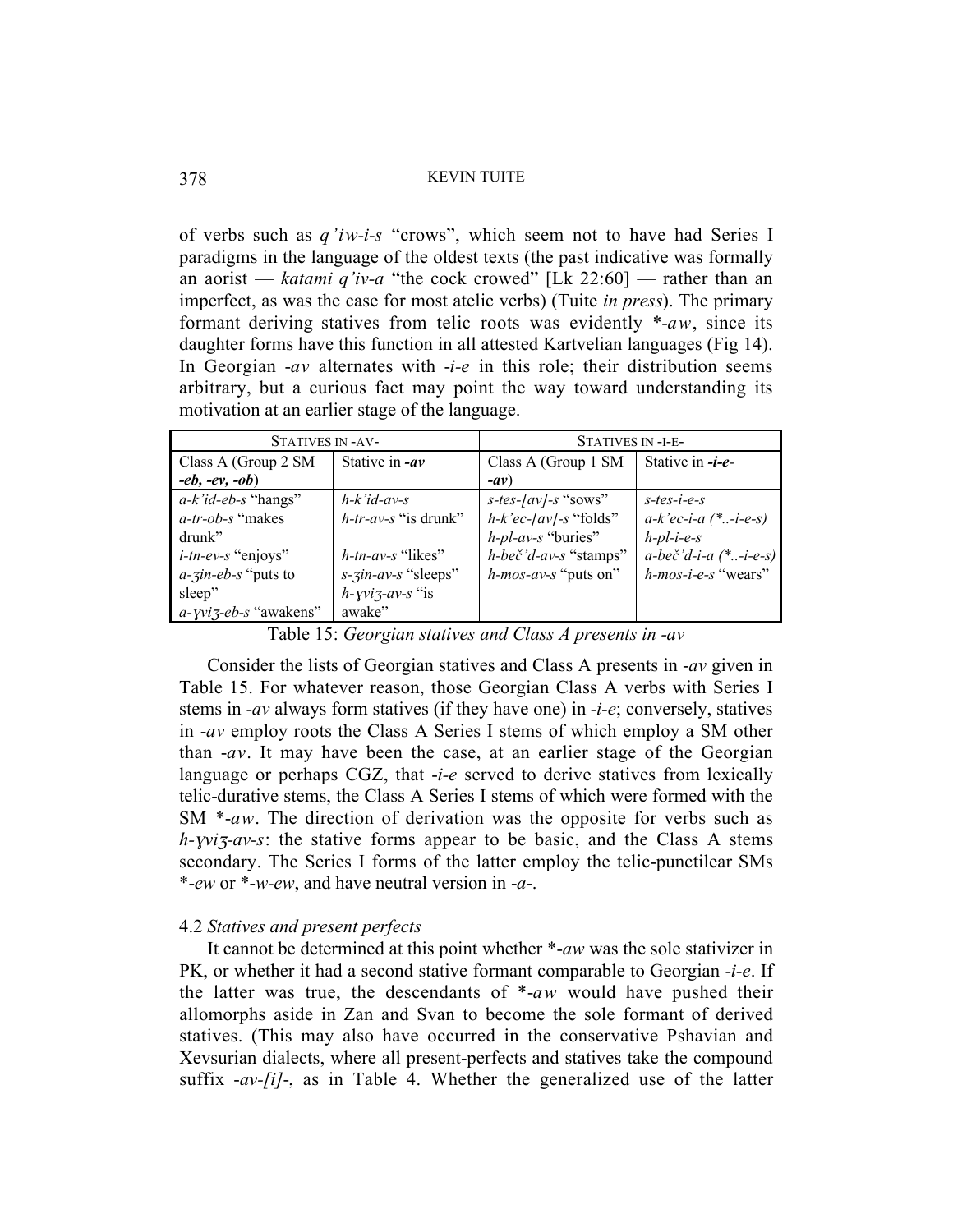compound suffix represents an innovation or an archaism cannot be determined.) If \*-*aw* was the only stativizer in PK, then -*i-e* represents an innovation of prehistoric Georgian, perhaps contemporaneous with the elaboration of distinctly Georgian verbal paradigms employing the permansive formant, such as the imperfect iterative. (A couple of words concerning the Georgian stative formant -*i-e*: Whereas most Kartvelologists accept Chikobava's identification of the initial element with the permansive vowel -*i*- (Chikobava 1948), there is great uncertainty concerning the second vowel. Topuria (1955) identified this -*e*- with the homophonous 1st & 2nd person aorist suffix, both of which originally marked the past-indicative tense. Those who have looked into the matter more recently prefer to leave the question of the origin of the second element of the stative formant -*i-e* unresolved (Ch'umburidze 1976; Suxishvili 1976:25)). In any event, at a later stage of PK certain of the stative passive forms were incorporated into the Class A conjugation as present perfects, i.e. verb forms indicating a state of affairs resulting from an earlier action or event. Paradigm recruitment of this sort, in which verb forms associated with one transitivity class cross over to another, seems to have occurred numerous times in the history of the Kartvelian languages, and is still underway in Georgian and Svan (Tuite 1996, 1997). The appropriation of ancient stative passives as transitive present perfects led to a certain degree of analogically-driven restructuring of the morphology, involving SMs in particular. I will conclude by mentioning three such changes here:

(i) As was mentioned above, those Georgian Class A verbs which took the SM -*av* always formed their statives in -*i-e*-, e.g. present *da=m-i-marx-av-s* "sb buries my sb [relative]" vs. stative *m -i-marx-i-e-s* "my sb [relative] lies buried". In the present perfect, however, these verbs retain their Series I SM as stem formant, rather than -*i-e*-; *da=m-i-marx-av-s* can also mean "I have buried sb". The double duty of -*av* as SM and as present-perfect stem formant, hitherto regarded as a morphological curiosity (and currently undergoing analogical levelling in modern Tbilisi Georgian), goes back to its double function as stativizer and SM in PK, followed by morphological realignment after the consolidation of Series III as an integral part of the Class A conjugation.

(ii) With the exception of \*-*aw*, SMs never appear in derived statives. As shown in Table 5, SMs sometimes appear, sometimes not, in Georgian presentperfect stems in -*i-e*- (there is a tendency to eliminate them in modern Georgian present perfects, with the exception of the SMs -*eb* and -*ev*). Interestingly enough, the same variation has been described in Svan (e.g. the present perfects of  $\varphi$ -*g-em* "builds, erects" in the Upper Bal [*x-o-g-a*] and Lent'ex [*x-o-g-em-a*] dialects (Topuria 1967:170-171)) and Zan (e.g. the alternate Laz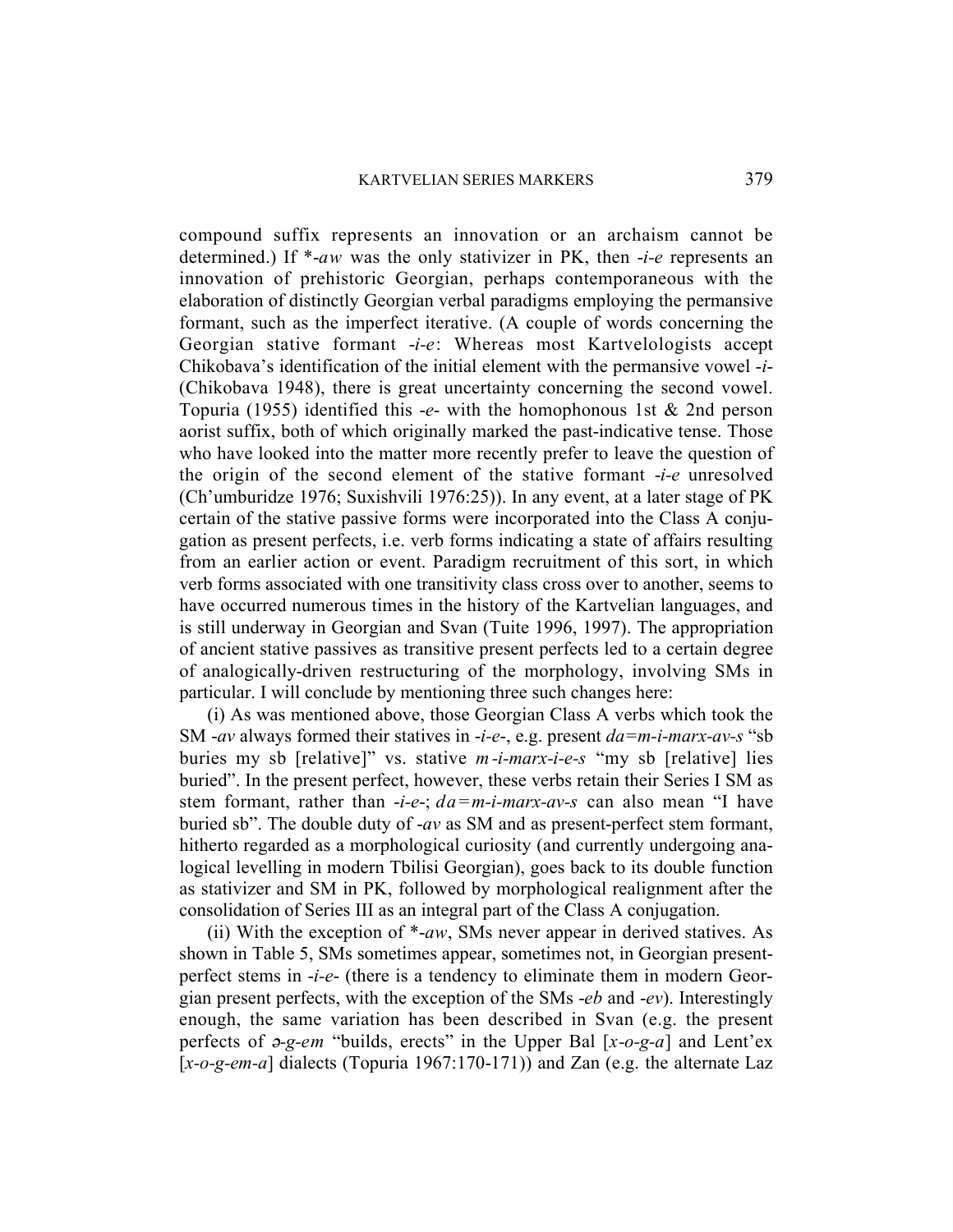present perfects of  $\overline{z}$ *ir-op-s* "sees": *u-zir-u-n* and *u-zir-am-u-n* (Holisky, in Harris 1991:433)). Here again, it appears that recruitment into the Class A conjugation has led to extension of Series I formants to the present perfect.

(iii) There is as yet no good explanation for the use of the SM -*am* as a present-perfect stem formant, exactly paralleling the uses of -*av* in Georgian (see Table 13). This is apparently a recent development, since the PK ancestor of Georgian -*am* did not show any behavior distinguishing it from the other SMs. In particular, it is never attested as a stative formant. The phonological similarity between -*av* and -*am* may have influenced the latter to take on some of the functional characteristics of the former.

## 5. *The Group 2 series markers*

We turn now from atelic verb roots once again to those of telic lexical aspect. Reference was made earlier to Mach'avariani's assertion that Kartvelian telic roots can be further subdivided into those whose fundamental aspect was punctilear, and those of durative aspect (1974:129-130). The former derived their Series I stems through addition of a SM, whereas the Series I stems of the latter were unmarked or took the SM \*-*aw* (Table 16). Although her studies on the morphology of aspect drew almost exclusively upon Modern Georgian data, certain of Holisky's (1979, 1981) conclusions might contribute to our understanding of how this category was represented in early Kartvelian. Holisky demonstrated that Modern Georgian telic verbs include both durative ('accomplishment') and punctilear ('achievement') aspectual types, the difference between these two relating principally to what might be called the temporal contour of the semantic representation, as deployed in the structuring of discourse. The contours associated with accomplishments proceed towards a 'built-in endpoint', which need not however be reached (*Mary was writing the letter, when a knock at the door interrupted her*). The contours associated with achievements, by contrast, place particular emphasis on the endpoint, without which the described event cannot even be said to have occurred (??*Mary was finding her pen, when a knock at the door interrupted her*). In Modern Georgian, verbs denoting achievements "do not constitute a morphological class", whereas those relating to the two atelic groups — states and "activities" (corresponding to Kartvelian medioactives) — do (Holisky 1981:141). Would this have also been true of PK? Speculating about the subtleties of meaning distinctions in a language one does not speak natively is not an easy enterprise; it is far riskier when the object of study is a dead language represented by a body of texts, and immeasurably more so when one is engaged in the reconstruction of the semantic system of an unattested ancestral language spoken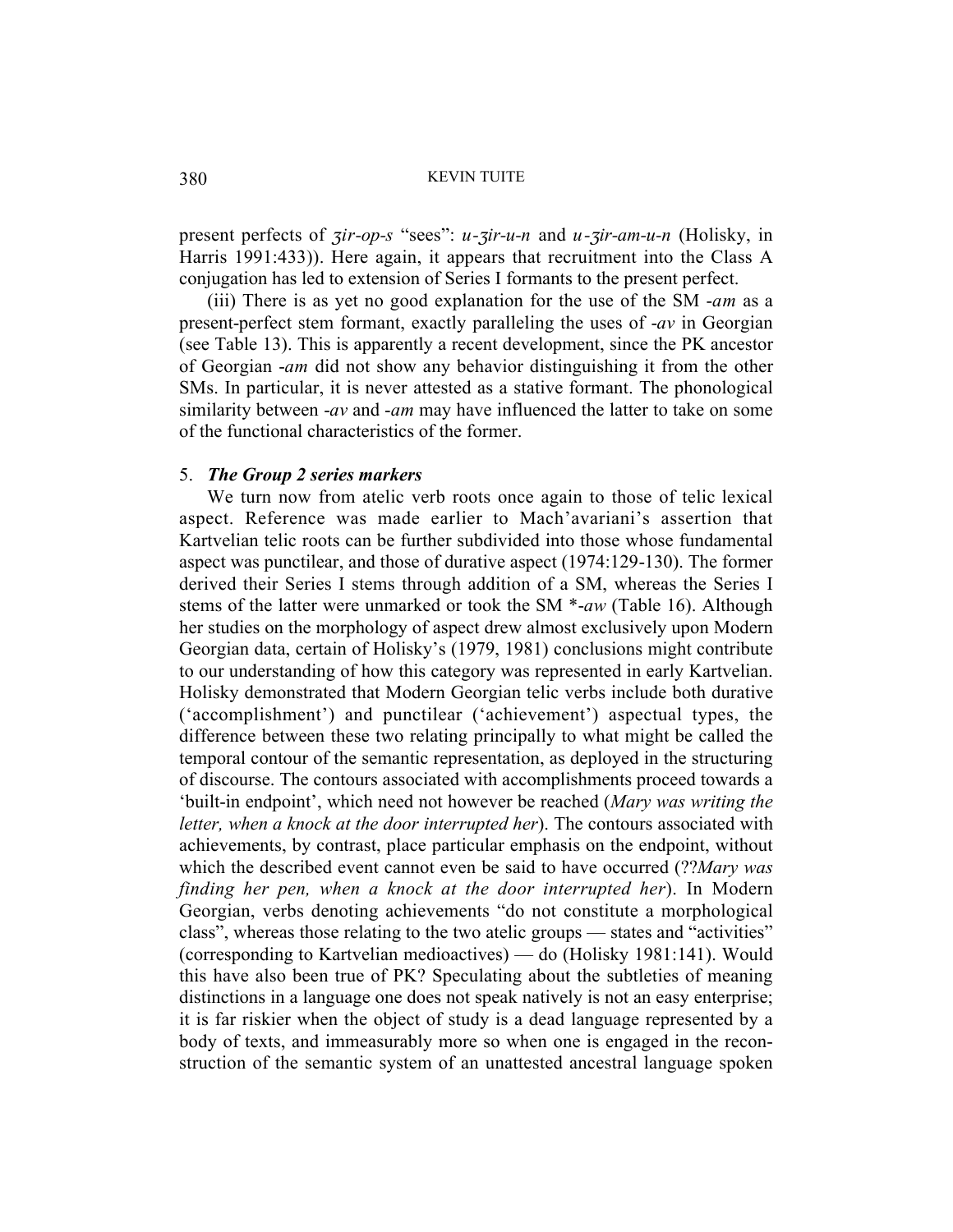perhaps five or six millenia ago. It is evident that PK verb stems formed with the Group 2 series markers (\*-*ew*, \*-*am/-em*, and several only attested in Svan: -*e:sg*, -*e:£g*, -*e:l*, etc.) contrasted in terms of aspect with those formed by the addition of \*-*aw* or \*-*ej*. Aspectual minimal pairs formed in this way are not easy to come by, but one set of paired verbs attested both in Georgian and Mingrelian might shed some light on the matter. Numerous verbs with a Series I stem in \*-*aw* (or Ø) permit the derivation of stems with the preverbs *mi*- (in Georgian) or *kimi*-/*kimk'a*- (in Mingrelian). These preverbs serve in general to indicate motion toward a specific endpoint; in this context they denote specifically the affixing of an object onto some kind of surface. At the same time the SM is replaced by \*-*ew*, e.g. Geo. č'ed-Ø-s "forges, hammers" *mi*=a-č'ed-eb-s "forges, nails sthg *onto sthg*" (= Ming.  $\check{c}'\hat{k}'ad$ - $\theta$ n-s,  $\check{k}im\check{k}'a=\check{c}'\check{k}'ad$ - $an$ -s); Geo.  $k'$ er-av-s "sews"  $mi=a-k'$ er-eb-s "sews sthg *onto sthg*"; Ming.  $\check{c}'$ *ar-on-s* "writes sthg",  $kimi = o$ - $\check{c}'$  ar-an-s "writes sthg *on sthg*". The change in SM is likely to be linked to a shift in aspectual characteristics: verbs such as *k'er-av-s* are telic durative, whereas their derivatives in  $mi=a-\sqrt{e}b$ - are telic punctilear, with a focus on the moment of attachment.

In Table 16 is shown what I believe the principal aspectual classes of the PK verb to have been. The primary distinction was between atelic and telic verb stems. The former comprised statives and medioactives; these could be either root atelics, with no SM, or atelics derived from telic roots by the addition of \*-*aw* or \*-*ej*. (Statives in \*-*ej* may have included a second suffix \*-*e* , whence the Georgian statives in -*i-e*). As was mentioned in §4.1 above, atelics had defective paradigms, being limited to either Series I or Series II forms, but not both. The present and past-indicative of Series-I-only atelics (e.g. \**™an-s* "is visible") corresponded formally to the present and imperfect of telic verbs, whereas the present and past-indicative of Series-II-only atelics (e.g. \**q'iw-ej-s* "crows") corresponded formally to the permansive and aorist of telic verbs. Telic verb stems were subdivided by aspect into punctilear and durative classes. I put forth here the hypothesis that the Group 2 SMs were added to telic punctilear roots. These suffixes would have had a specifically durativizing force and, at least at an early stage of PK, have been more derivational than inflectional in nature. Telic durative roots, by contrast, formed their Series I stems by the addition of Group 1 SMs, or by ablaut. The use of Group 1 SMs betokens a certain semantic affinity between telic durative and atelic aspectual classes in PK. The Georgian evidence, mentioned above, points to a functional distinction between \*-*aw* and \*-*ej*. Telic durative roots which employed the former in Series I utilized the latter to form their statives, whereas the statives of telic punctilear roots took the SM \*-*aw*.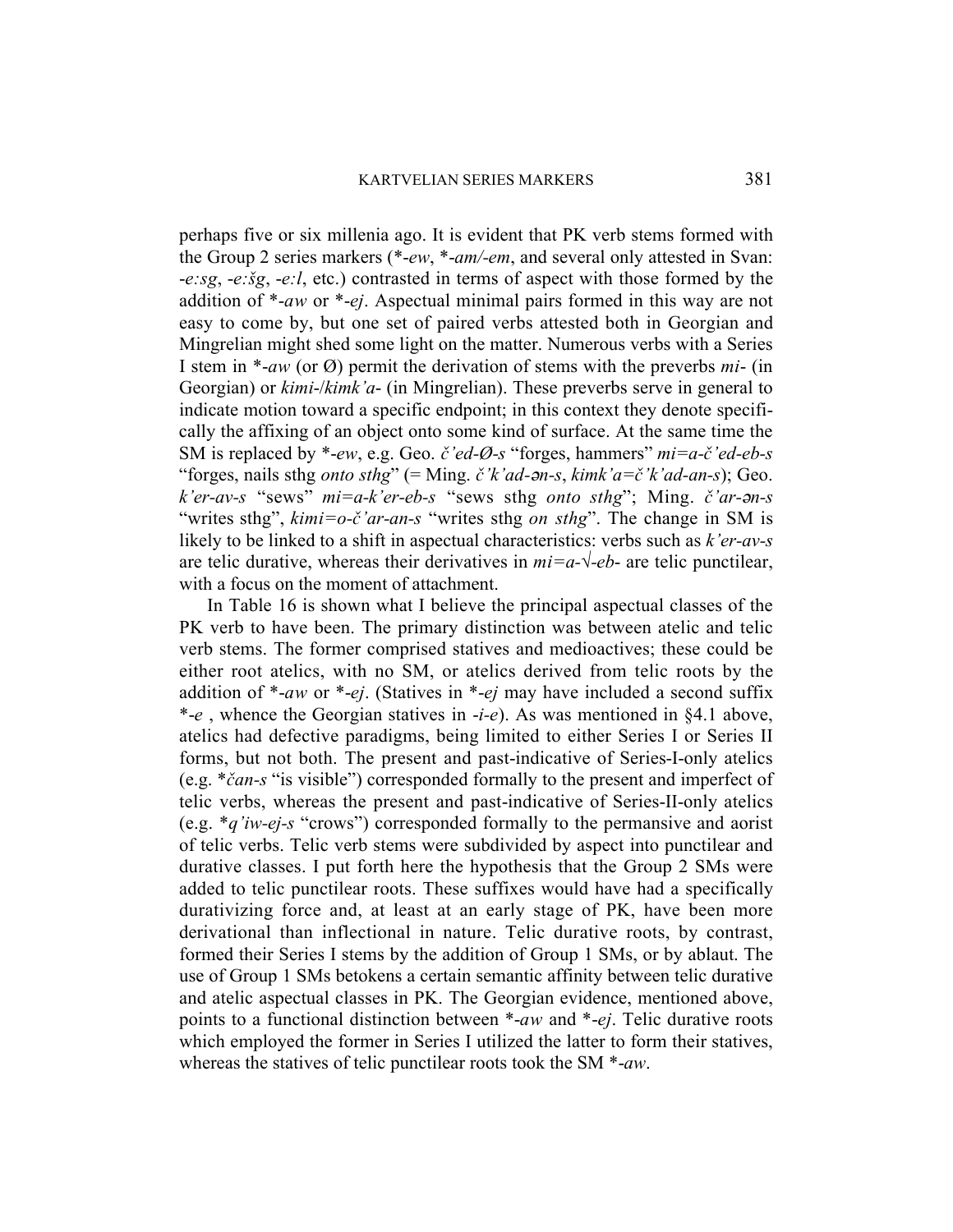382 KEVIN TUITE

| series                    | ATELIC (STATIVE &<br>MEDIOACTIVE)                                                                                                 | TELIC<br><b>PUNCTILEAR</b>                                  | <b>TELIC DURATIVE</b><br>(NON-ABLAUTING)    | <b>TELIC</b><br><b>DURATIVE</b><br>(ABLAUTING)                       |
|---------------------------|-----------------------------------------------------------------------------------------------------------------------------------|-------------------------------------------------------------|---------------------------------------------|----------------------------------------------------------------------|
| durative<br>(Series I)    | root atelics, Ser. I only:<br>*čan-s "is visible"<br>thematic (Group 1 SM):<br>*dg-aw-s "stands"<br>*x-tes-ej- $(e)$ -s "is sown" | Group 2 SMs<br>*x-dg-am-s "is"<br>putting, setting<br>sthg" | Group 1 SMs:<br>*x-tes-aw-s "is"<br>sowing" | Group 1 SMs:<br>$*x$ -drek'-s/<br>$*_{x-drik'-aw-s}$<br>"is bending" |
| punctilear<br>(Series II) | root atelics, Ser. II only:<br>*q'iw-ej-s "crows"                                                                                 | <i>*dg-ej-s</i> "puts,<br>sets sthg"                        | * $tes-ej-s$ "sows"                         | $*drik'-ej-s$<br>"bends"                                             |

Table 16: *Proto-Kartvelian verb types*

## 5.1 *Subgroups of Group 2 series markers*

The Group 2 series markers can be divided into two groups, based on formal characteristics of their associated verb stems. The relevant morphological features are root shape, accent placement and the neutral-version marker. With regard to root shape, Georgian Class A verbs which take the SMs -*am* and -*em*, and Svan verbs with the SMs -*em*, -*e:sg*, -*e:£g*, -*e:l* and a handful of rarer ones, have non-syllabic roots. In most cases the roots are vowelless in all three Series; some Georgian verbs with the SM -*am* undergo, in some varieties of Old Georgian, insertion of /a/ or /e/ in the 1st and 2nd-person aorist, e.g. present *i-rtx-am-s*, S1sg aorist *gan=v-i-r(a)tx*"I stretched out [e.g. hand]" (Jorbenadze 1988). As was shown above for some verbs in -*av*, the conjugation of Georgian Class A verbs in -*am* and -*em* gives evidence of an earlier mobile accent. In addition to athematic aorists, many of these verbs appear to have undergone an accent shift between the 1st/2nd-person and 3rd-person stems in the past-indicative (aorist and imperfect) paradigms (cf. Gamq'relidze & Mach'avariani (1965:273)):

| IMPERFECT $(SM - AM)$                      | IMPERFECT $(SM - AV)$                                                                 |
|--------------------------------------------|---------------------------------------------------------------------------------------|
| S1sg $x$ -v-a-b-em-d "I was binding"       | $x$ -v-k'l-ev-d "I was killing"                                                       |
| $\langle x-w-a-b-4mc-1-c\rangle$           | $\langle x-w-k' \cdot l - av - ej - d - (e) \rangle$                                  |
| $S2sg$ $x-a-b-em-d$                        | $x-k'l$ -ev-d                                                                         |
| S3sg $x-a-b-m-id-a <$ *x-a-b-am-éj-d-a     | $x-k'l-v-id-a < *x-k'l-av-ejd-a$                                                      |
| AORIST (SM-AM)                             | AORIST $(SM - AV)$                                                                    |
| S1sg $x-v-a-b$ "I bound" < * $x-w-a-b-(e)$ | $v-k'dl$ "I killed" < *w-k'ál-(e)                                                     |
| S2sg $x-a-b$                               | x-k'al                                                                                |
| S3sg $x-a-b-a < *x-a-b-a$                  | $k'l-a \leq *k'al-a$                                                                  |
|                                            | Table 17: Old Georgian verb forms with mobile stress in the past-indicative paradigms |

Similar person-linked accent shifts occur in the Svan past-indicative paradigms (Tuite 1997), which attests to their long pedigree in Kartvelian. It cannot be as yet ascertained whether the accent shift was primary, or whether it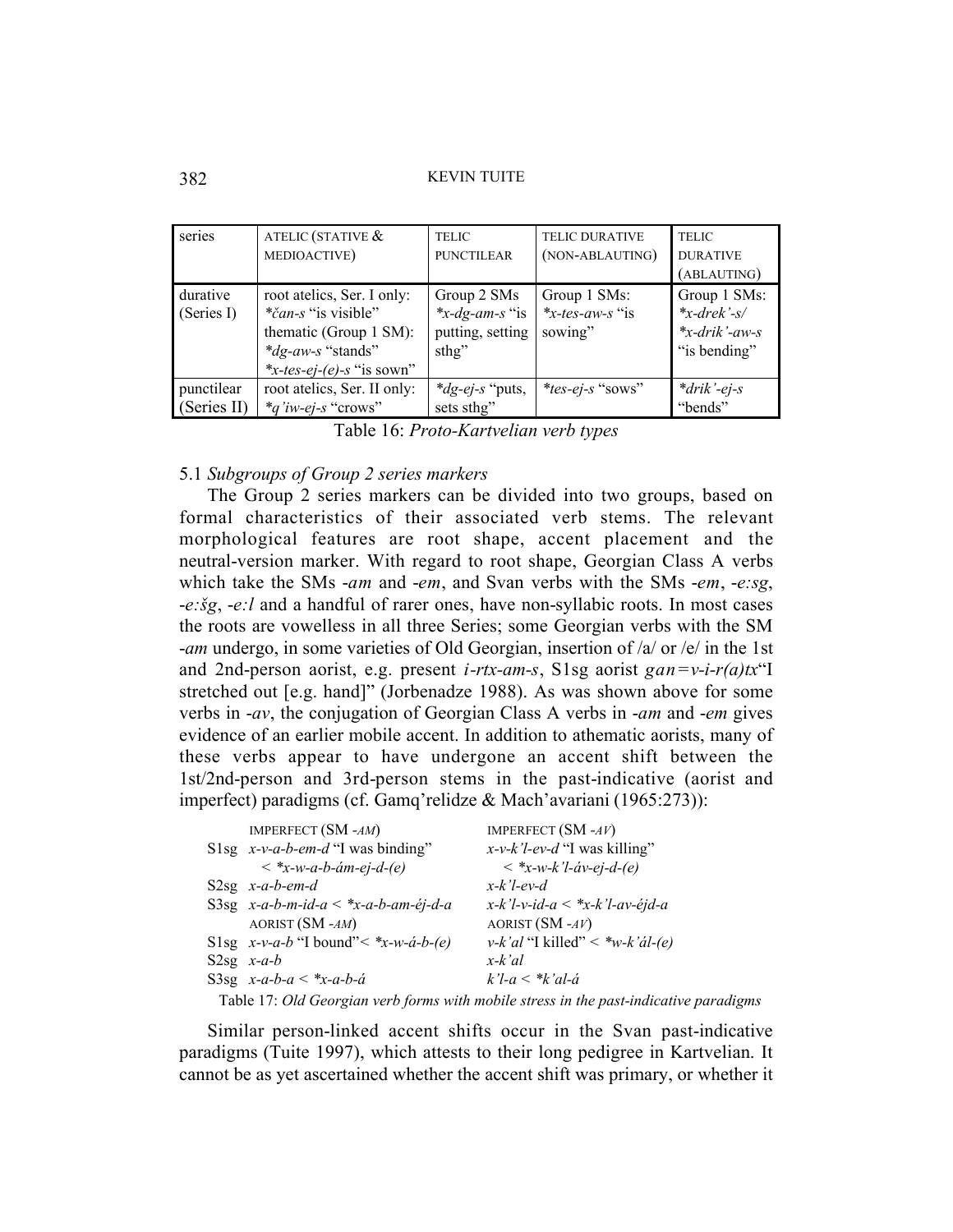reflects an older distinction between 1st/2nd-person stems without personmarking suffixes, and 3rd-person stems with a final suffix indicating both person and number (S3sg -*a*, S3pl -*es* in Georgian; the Svan equivalents have not yet been reconstructed with certainty). If the former situation was the case, the 1st/2nd-person suffix would have been the same -*e* morpheme occuring in the aorist paradigms of fixed-accent verbs (Table 11). A handful of -*am* and -*em* verbs retain what must have been an archaic alternation between 1st/2nd-person forms with version vowel and 3rd-person forms without, doubtless due to an accentual shift similar to that just discussed (cf. Gamq'relidze & Mach'avariani (1965:324-5)):

|      | aorist (SM -em)                                    | AORIST (SM-AM)                                                                                       |
|------|----------------------------------------------------|------------------------------------------------------------------------------------------------------|
|      | S lsg $x-v-e-c$ "I gave" $\Leftarrow$ *x-w-é-c-(e) | $x$ -v-a-rkw "I said" $\Leftrightarrow$ *x-w-á-rkw-(e)                                               |
| S2sg | $x-e-c$                                            | $x-a-rkw$                                                                                            |
|      | S3sg $x-c-a \Leftarrow$ ?*x-e-c-á                  | $x$ -rkw-a $\Leftarrow$ ?*x-a-rkw-á                                                                  |
|      |                                                    | (present x-v-c-em $\Leftarrow$ ?*x-w-e-c-ém "I give" x-v-rkw-am $\Leftarrow$ ?*x-w-a-rkw-ám "I say") |

There is no evidence for a comparable accent shift in Georgian verbs with the SMs -*eb* and -*ev* (< \**-ew*). Although formally distinct in Georgian, there are no grounds for reconstructing distinct CGZ or PK antecedents for -*eb* and -*ev*. Their Zan cognate is -*ap/-an* (Deeters 1930:127; Fähnrich & Sarjveladze 1990:111-2), and their Svan cognate is -*e* (Deeters 1930:128; Osidze 1982; Mach'avariani 1988). Most Georgian, Svan and Zan stems which take the SM \**-ew* are evidently of nominal or adjectival origin (Shanidze 1953 §§458, 461). Some however have the phonological shape of primary verbal roots, being non-syllabic or even consisting of a single consonant. Another morphological feature serves to distinguish them from verb stems employing other SMs. The grammars of all Kartvelian languages include a category known as 'version', marked by a vowel placed immediately before the verb root. (On the semantics of version see especially Boeder 1968, Aronson 1982). Neutral version is marked by the absence of a prefix for all verb types except those with SM \**-ew*, which employ the same version prefix (-*a*-) as that which ordinarily marks so-called 'superessive' version. The latter category is associated with the placing in contact of an entity with a surface (e.g. *cecxls c'q'als v-a-sxam* "I pour water on the fire"); the verbs in in  $mi=a-\sqrt{-e}b$ - mentioned earlier in this section are prototypical examples of superessive version. It may have been the case, although I am far from being able to demonstrate it, that neutral version in  $a - \sqrt{ew}$ - owes its origin to a semantic extension of superessive version, on the basis of similar aspectual characteristics (i.e. telic punctilear aspect).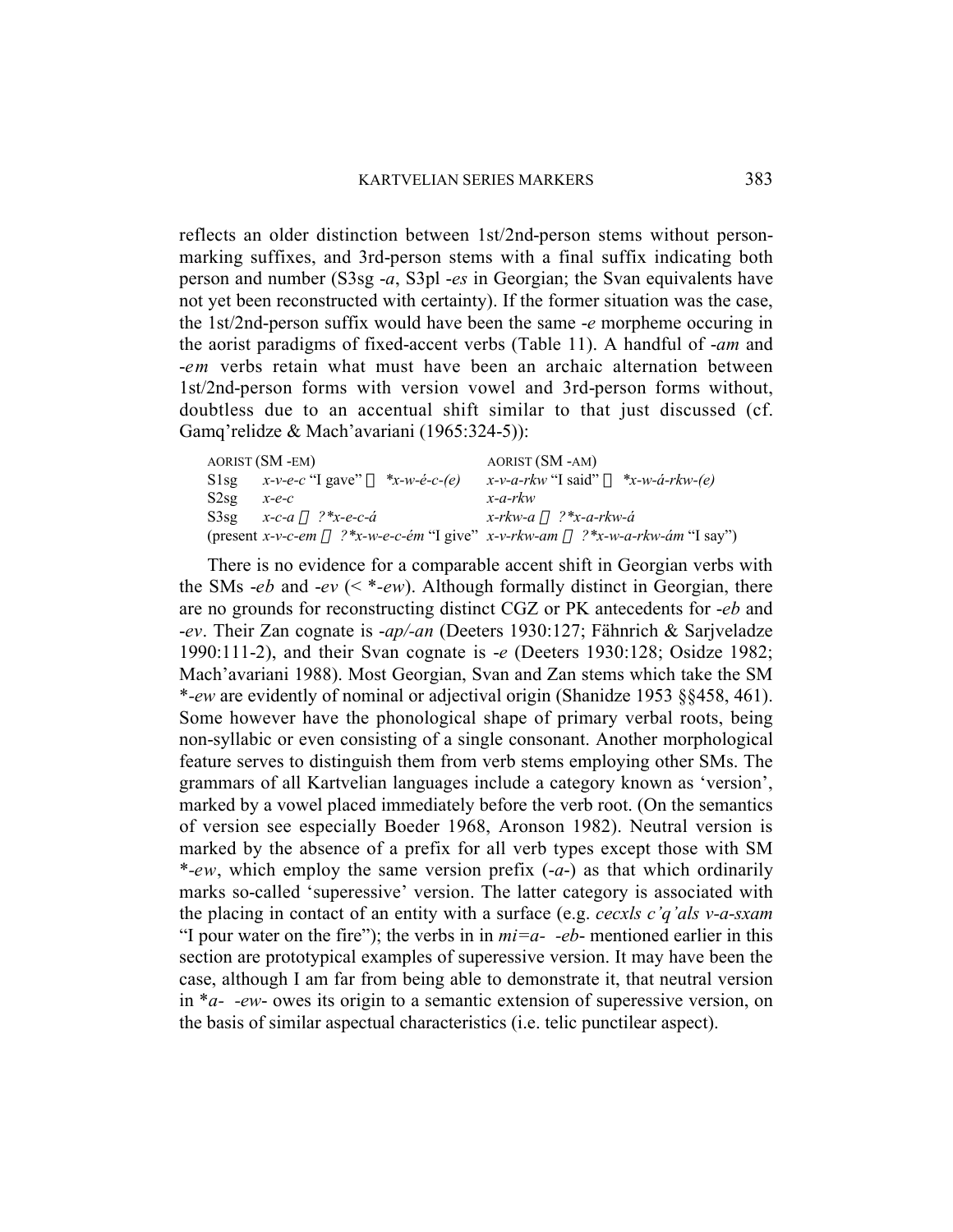| Series Marker | Group 1  |           |        | <b>GROUP 2</b> |             |                   |         |
|---------------|----------|-----------|--------|----------------|-------------|-------------------|---------|
|               | $E_{ei}$ | $*_{-aw}$ | ablaut | $(*-aw)$<br>Ø  | $*$ -am/-em | -e:sg, -e:šg, &c. | $*$ -ew |
| Georgian      |          |           | Ø      | Ø              | Ø           |                   | -a-     |
| Svan          |          | Ø         | Ø      |                | Ø           |                   | -a-     |
| Zan           |          |           | Ø      | Ø              | Ø           | Ø                 | -0-     |

Table 18: *Neutral-version prefixes for different groups of verbs*

Not discussed here are the Georgian SMs -*ov/-ob/-op*, the diverse origins of which await detailed study. Verbs taking these markers include: (i) the derived transitives of root Class P verbs (e.g. *x-a-cx-ob-s* "sb bakes sthg" < ? \**x-a-cxweb-s*; cf. *cxw-eb-i-s* "sthg bakes"); (ii) denominal and delocutive medioactives in -*ov/-ob*, e.g. *creml-ov-i-n* "weeps", *m*ƒ*del-ob-s* "serves as priest"; (iii) Class A verbs with root-final /w/, e.g.  $\check{s}$ -ob-s "gives birth" < ? \*x- $\check{s}w$ -eb-s; cf.  $\check{s}v$ -il-"child, offspring"); (iv) the remaining Class A verbs in -*ob*, the roots of many of which terminate in labial consonants, e.g. *a-p'-ob-s* "splits", *gm-ob-s* "denounces" (see list in Shanidze 1953 §459). Some of these at least may have originally had the SM \**-ew*, the vowel of which underwent rounding under the influence of a preceding labial consonant.

## 5.2 *Summary of types of series markers*

The two groups of SMs, each with two subgroups, are summarized in Table 19. The semantic contributions of the two groups of SMs to the stems in which they appear are divergent to the point of being polar opposites. Group 2 SMs distinguish durative verb forms — such as the present and the imperfect — from the punctilear Series II paradigms (aorist, optative and permansive). They also change the morphosyntactic frame of the clause, from ergative-absolutive to nominative-accusative, that is, they function as antipassivizers (Table 2). The association between durative aspect and antipassive voice has been observed in many languages of the world, contrasting with the link between stative aspect and passive voice (Heath 1976; Cooreman 1994). The paradox of Group 1 SMs, which must remain a paradox at this stage of the investigation, is that they give every indication of operating simultaneously as passivizers and antipassivizers: they fulfill the former function in the context of statives, present perfects and certain types of Class P verbs; they fulfill the latter function as SMs for Class A verbs.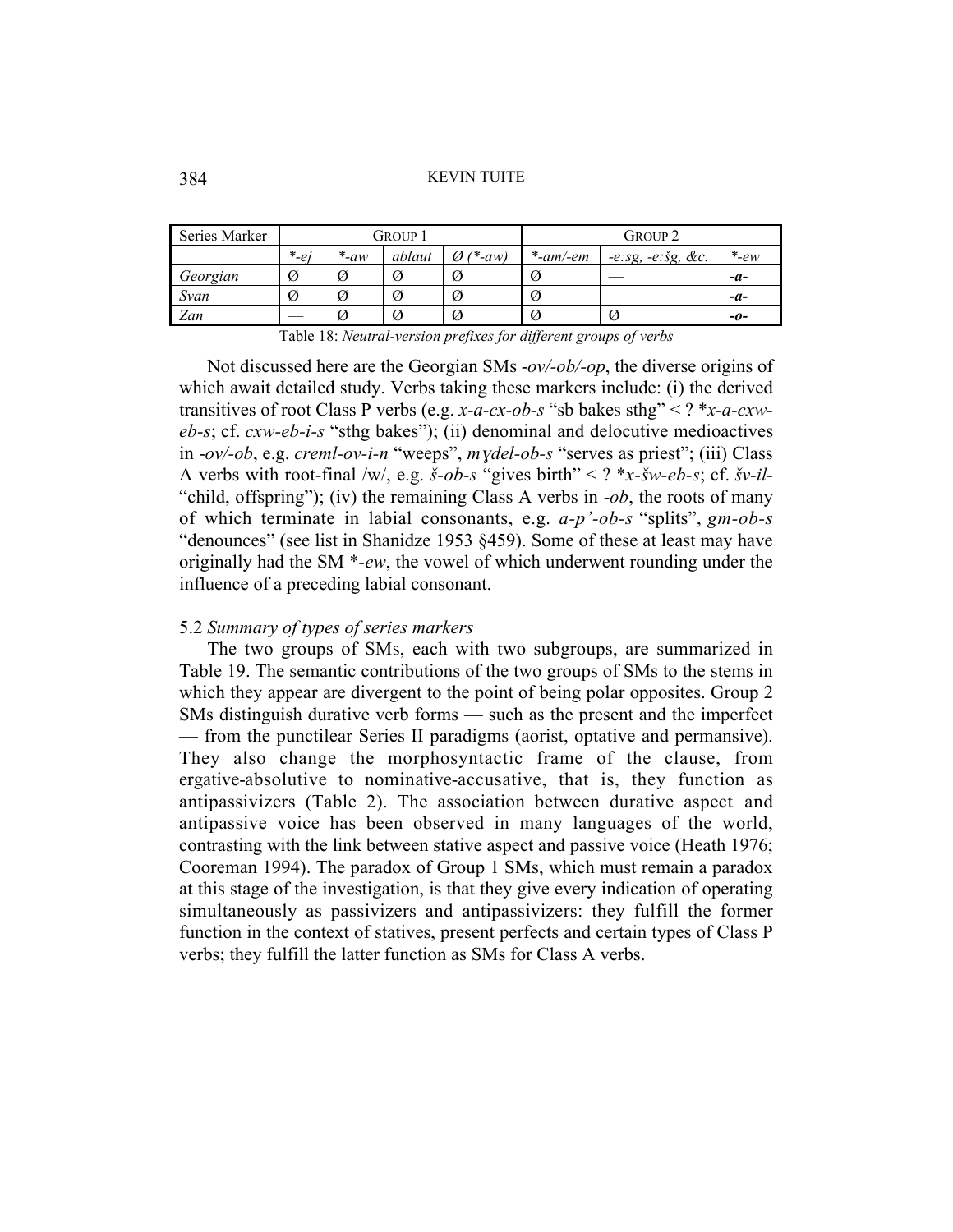## KARTVELIAN SERIES MARKERS 385

|                  | <b>SEMANTICS</b> | <b>ASPECT OF THE</b><br><b>VERBAL ROOT</b> | <b>EXAMPLES</b> (GEORGIAN)           | <b>EXAMPLES</b> (SVAN)             |
|------------------|------------------|--------------------------------------------|--------------------------------------|------------------------------------|
| Group 1          |                  |                                            |                                      |                                    |
| $*$ -ej          | potentialis,     | $(1)$ atelic                               | $q$ 'vir-i-s "shouts"                | $q'u:l-i$ "shouts"                 |
|                  | perman-          |                                            | $t'$ ir-i-s "weeps"                  |                                    |
|                  | sive,            | (2) telic durative                         | šl-i-s "spreads"                     | $\partial$ -sq'-i "makes"          |
|                  | passive of       |                                            | $txr-i-s$ "digs"                     | $2-rm-i$ "holds"                   |
|                  | state            |                                            | gzav-n-i-s "sends"                   |                                    |
| $*$ -aw          | passive of       | $(1)$ atelic                               | $h-k$ 'id-av-s "hangs"               | $x-a-q' - a$ "has"                 |
|                  | state,           |                                            | $s$ -zin-av-s "sleeps"               | $x$ -o-rk'-a "sthg hangs"          |
|                  | resultative      | (2) telic durative                         | $k'ri\check{c}'$ -av-s "cuts [hair]" | bič'k'w-e_"cracks"                 |
|                  |                  |                                            | čxvlit'-av-s "pokes"                 | kwic-e "cuts"                      |
| Group 2          |                  |                                            |                                      |                                    |
| $*$ -am/-em      | antipas-         | telic punctilear                           | s-c-em-s "gives"                     | $x$ -o-y-e: $\check{g}$ -i "takes" |
| $-e:sg,$         | sive,            | (primary verbal                            | a-b-am-s "binds"                     | $i$ -tx-e: $l$ - $i$ "finds"       |
| $-e.\check{g}g,$ | durative         | roots,                                     | <i>i-cv-am-s</i> "puts on            | a-nqw-em "topples"                 |
| $-e:l$ , etc.    |                  | non-syllabic)                              | [clothing]"                          |                                    |
| $*_{ew}$         | antipas-         | telic punctilear                           | a-tr-ev-s "drags"                    | a-ma:r-e "prepares"                |
|                  | sive,            | (primary verbal                            | $a$ -y-eb-s "opens"                  | $a-k$ 'r-e "opens"                 |
|                  | durative         | roots, non-sylla-                          | DERIVED:                             | DERIVED:                           |
|                  |                  | bic; derived                               | $a-k'wm-ev-s$ "incenses"             | <i>a-mx-e</i> "rejuvenates"        |
|                  |                  | verbal roots,                              | <i>a-bral-eb-s</i> "blames"          |                                    |
|                  |                  | syllabic)                                  |                                      |                                    |

Table 19: *Meaning and function of Kartvelian thematic suffixes (series markers)*

## 6. *Conclusion*

In an important article on the morphology of Kartvelian causatives, written in 1954 but not published until 1988, Mach'avariani identified three unresolved problems to which he wished to accord special priority. All three of them hinge on the identification of the semantics of SMs. Although this paper has done more in the way of asking questions than in providing satisfactory answers to them, it would be nonetheless instructive to review Mach'avariani's list in the light of the reconstruction of the category of series markers presented here. (Mach'avariani's original formulation has been rephrased according to the terminology used in this paper):

(a) *The relation between telic and atelic verbs with the same SMs.* Group 1 SMs occur in the Series I forms of both atelic and telic durative verbs, thus setting these two aspectual types of verbs apart from the telic punctilear class (Table 20). In the case of both atelic and telic durative verb stems, forms with \*-*aw* or \*-*ej* alternate with athematic Series I stems. Root (athematic) atelic verbs are generally descended from primary statives and medioactives, whereas most of those with a SM were derived from nominal or telic verbal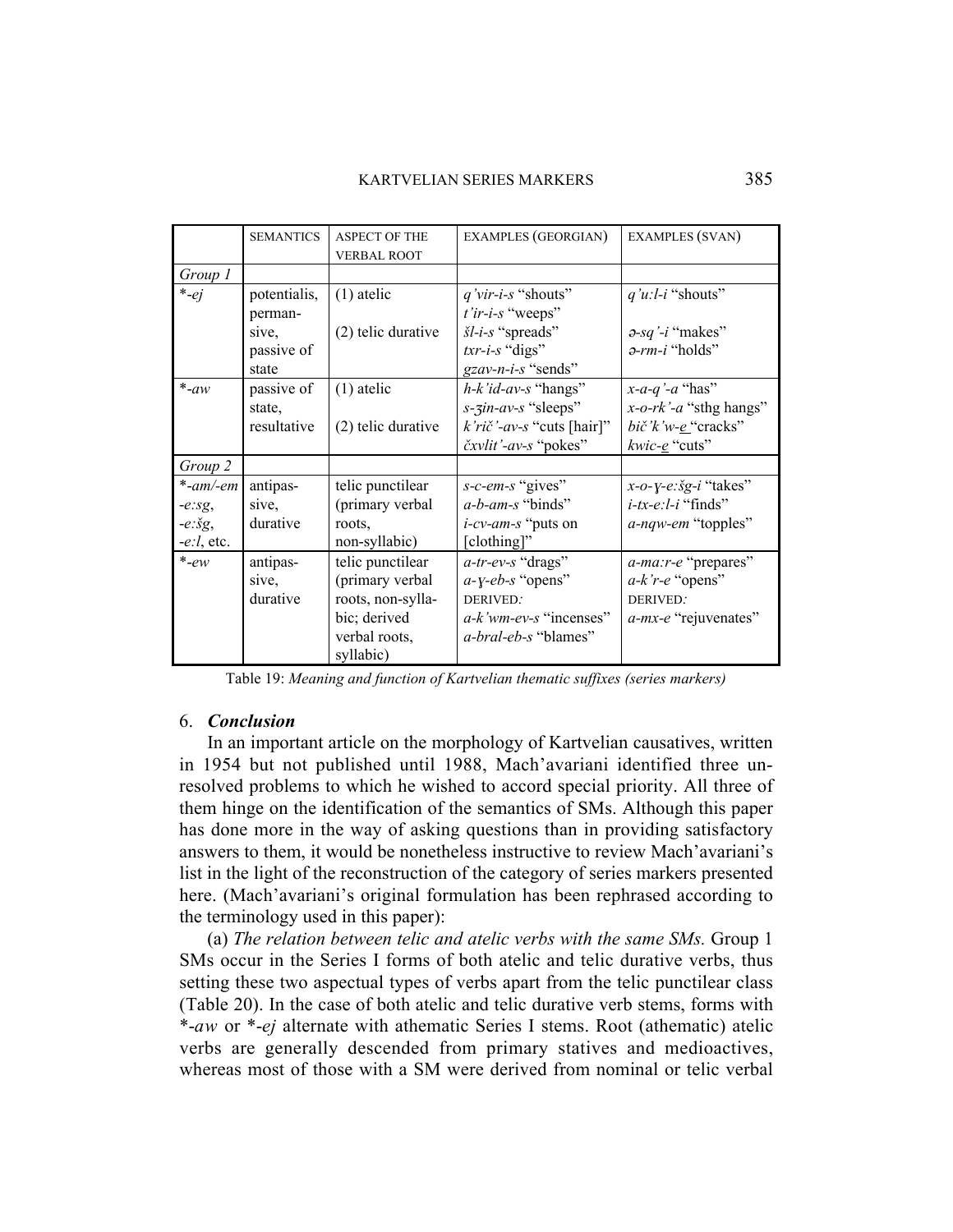roots. The alternation between thematic and athematic Series I stems for telic durative verbs (both ablauting, e.g. \**x-drek'-Ø-s* / *x-drik'-aw-s*, and non-ablauting, e.g. \**x-c'er-Ø-s* / *x-c'er-aw-s*) goes back at least as far as the CGZ period. However, it cannot as yet be ascertained whether the two Series I stems were semantically-equivalent dialect variants, or if they had distinct meanings. It should be noted here that some atelic verbs did appear with Group 2 SMs (mostly -*ob* and -*eb*) in Old Georgian. Although their number has grown considerably since that time, they formed a relatively small set of denominal and delocutive verbs in the earliest attested stage of the language (e.g. *va-eb-s* "wails" < *vaj* "alas! woe!"; *mep-ob-s* "reigns" < *mepe* "king"; Suxishvili 1976: 29-33).



Table 20: *Morphology and lexical aspect of Proto-Kartvelian verbs*

(b) *The relation between root atelic verbs and those formed with SMs.* I have proposed here, as a hypothesis for further investigation, that the group of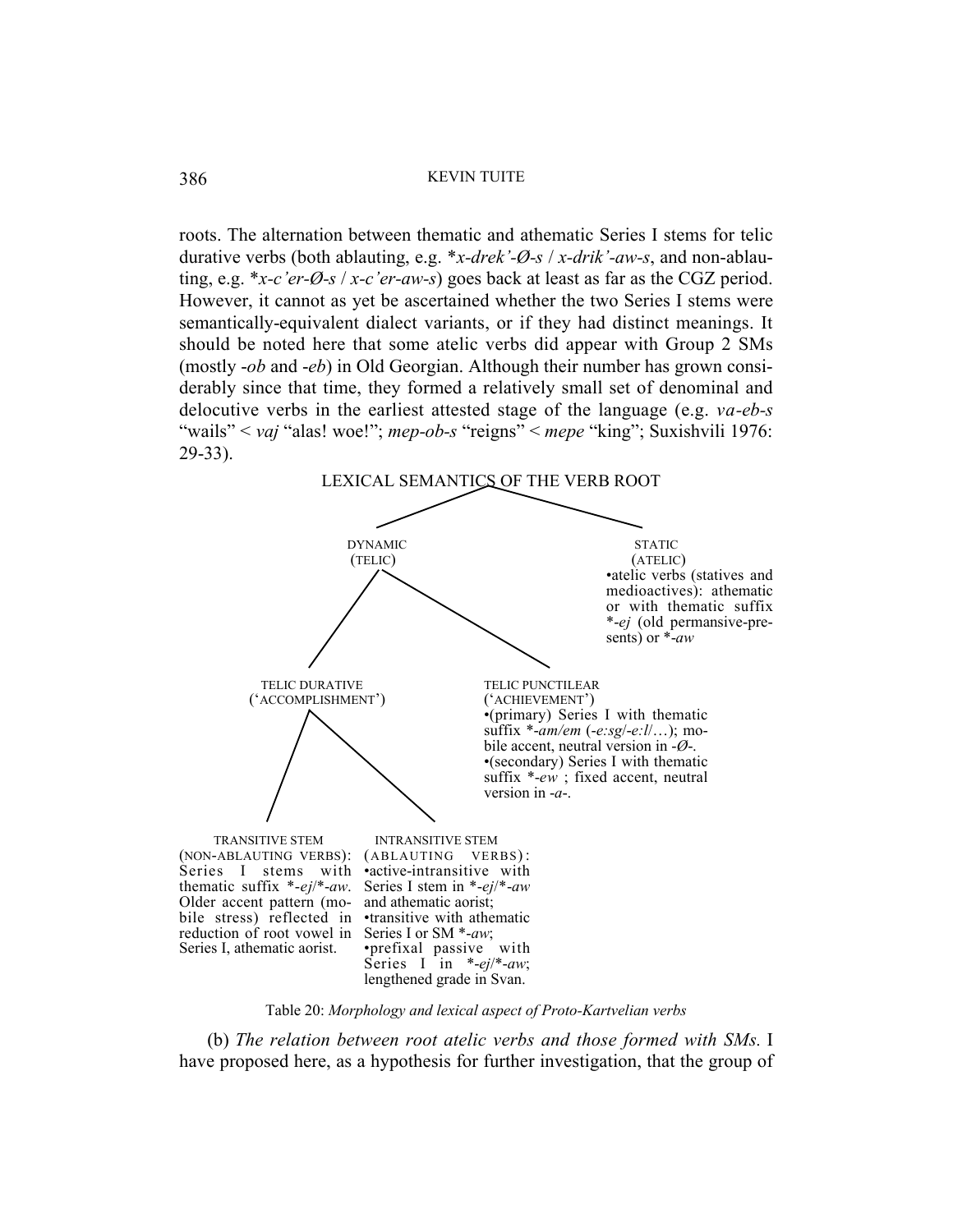root atelic verbs included both those without any SM, and those in \*-*ej*-. The latter were atelics which only formed Series II forms; the present in \*-*ej*- was formally equivalent to the Old Georgian permansive of atelic verbs. In view of what was just mentioned concerning Old Georgian atelics in -*ob*, -*ov*, -*ev* and -*eb*, there might have been, in fact, three subgroups of atelic verbs in early Kartvelian: (i) root atelics; (ii) atelics derived from telic verbal roots (Group 1 SMs \*-*aw* or \*-*ej*); (iii) atelics derived from nominal roots or expressives (Group 2 SMs \*-*ew*, \*-*w-ew*).

(c) *The relation between active voice (i.e. Class A telic verbs) and transitivity.* This remains one of the most vexing areas of investigation in Kartvelian historical morphology. Of particular concern to the arguments presented here is the type of morphosyntactic transformation effected by the addition of a SM to a Class A verb. Most Kartvelologists agree that the morphology and syntax associated with Series I verb forms, and in particular the phenomenon of case shift (Table 2), are the effects of a PK antipassive transformation, of which the SMs were the primary markers (Aronson 1979; Harris 1985). The early Kartvelian antipassive converted transitive Class A verbs into intransitives, which assigned absolutive case to their agent NPs (whereas the untransformed transitive verbs, the ancestors of the Series II forms, assigned ergative case). If, as I claim here, the ancestors of the SMs were of diverse origins, we are left with the problem of accounting for the antipassivizing force shared by all SMs, both Group 1 and Group 2. Among the latter as well, not all appear to have been genuine antipassive formants at their earliest reconstructible stage. Alice Harris (1984) and I (Tuite 1992) have argued that the formal resemblance between the SM \**-e w* and the phonologically- identical Georgian-Zan nominal plural suffix is unlikely to be a mere coincidence. Both suffixes are descended from an earlier pluralizer of more general use which signalled durative aspect when added to verbal stems, and collective plurality when added to nouns. The primary semantic feature of this morpheme would have been aspectual in nature, with valence change as at most a secondary affect when \**-ew* was added to verbs. It might even have acquired the latter function subsequent to its assimilation to the same class of morphemes as the original antipassivizers (\*-*am/-em*, and perhaps the antecedents of Svan  $-e:sg, -e:sg, -e:l$ , etc.). By the term 'original antipassivizers' I refer to the earliest core of the series-marker category, these being morphemes which had intransitivization as one of their primary functions, along with that of signalling durative aspect. In the course of the PK period,various aspect-marking suffixes coalesced around this core of ancient antipassivizers: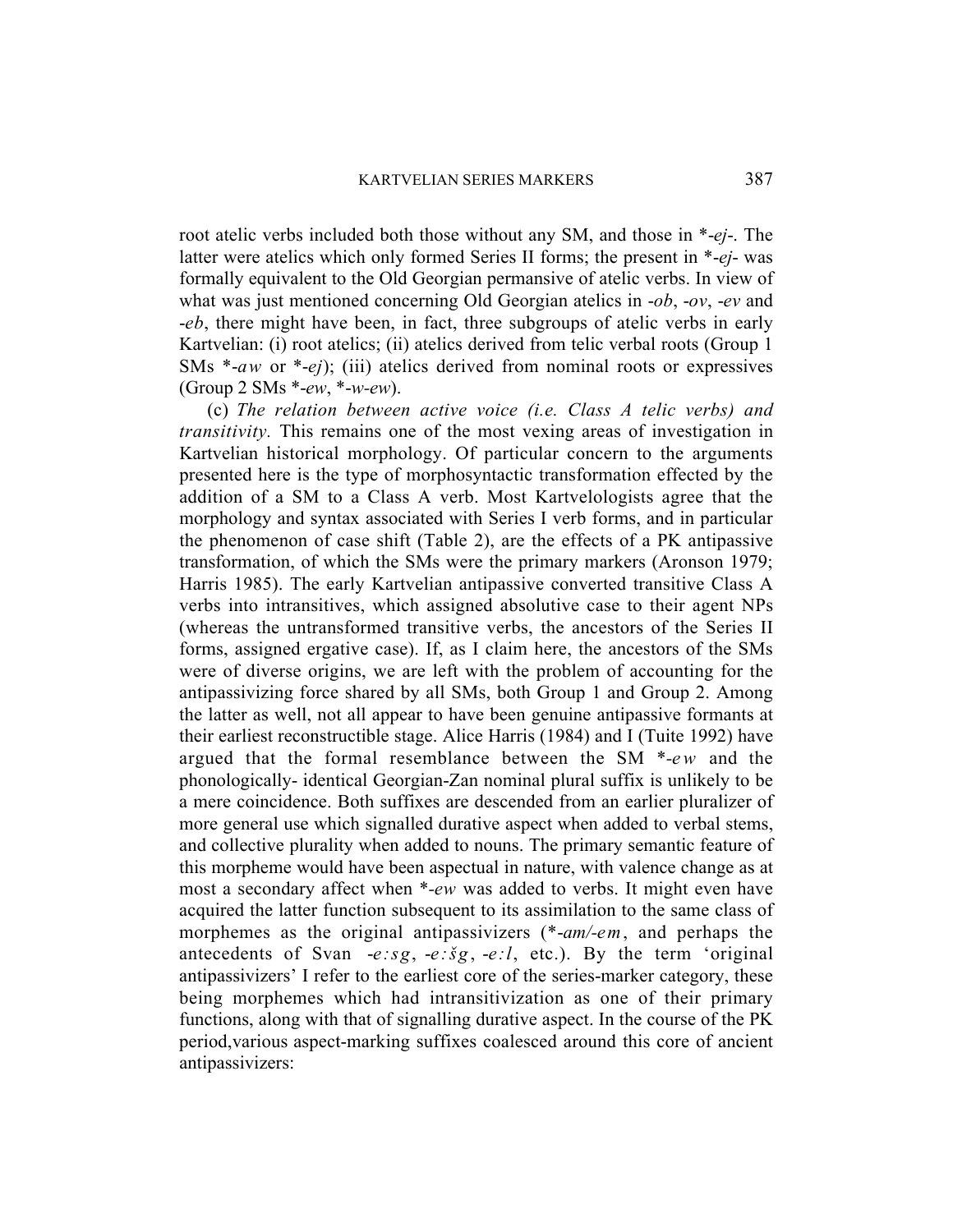- 1. the verbal/nominal pluralizer (durativizer) \*-*ew*,
- 2. stative/resultative \*-*aw*,
- 3. stative/permansive \*-*ej*.

Each of the new SMs also acquired the antipassivizing force of \*-*am/em*, whatever other roles they performed. This accompanied the *paradigmatization* of what was to become Series I, as various atelic/non-punctilear verb stems came to be perceived as being in more-or-less systematic opposition to the Series II stems. The antipassivized syntactic frame came thereby to be one of the obligatory accompaniments of Series I, to the point that the old stativizers \*-*aw* and \*-*ej* acquired this new function in the context of Series I verb stems. As is the case with passive morphology in Georgian, which can take on an evidently antipassivizing force with certain verbs (*i-k'bin-eb-a* "bites", *i-loceb-a* "prays", *i-c'er-eb-a* "writes" [as well as "is being written"]; Shanidze 1953 §366, Tuite 2002), the stativizing suffixes \*-*aw* and \*-*ej* underwent a comparable extension of their range of uses, contradictory as it might seem with their functions in other contexts.

### **REFERENCES.**

- Aronson, Howard. 1979. "Towards a typology of transitivity: the strange case of the Georgian subject". *The elements: A parasession on linguistic units and levels, including papers from the conference on non-Slavic languages of the USSR* ed. by Paul R. Clyne, William F. Hanks & Carol L. Hofbauer, 297-306. Chicago Linguistics Society.
- Aronson, Howard. 1982. "On the status of version as a grammatical category in Georgian". *Folia Slavica* 5.66-80.
- Aronson, Howard. 1984. "On homonymy in the Georgian verbal system". *Folia Slavica* 7.21-37.
- Baramidze, L. 1977. "p'irveli turmeobitis c'armoebis zogi tavisebureba kartuli enis mtis k'iloebši". (Some characteristics of the formation of the present perfect in the Georgian mountain dialects). Z*veli kartuli enis k'atedris £romebi* 20. 37-51.
- Boeder, Winfried. 1968. "Über die Versionen des georgischen Verbs". *Folia Linguistica* 2.82-151.
- Chikobava, A. 1936. *™'anuris gramat'ik'uli analizi.* (A grammatical analysis of Laz). Tbilisi: Mecniereba.
- Chikobava, A. 1937. "p'ot'encialisis k'at'egoria kartvelur eneb£i". (The potentialis category in Kartvelian.) *Enimk'is moambe* I.32-39.
- Chikobava, A. 1948. *ergat'iuli k'onst'rukciis p'roblema iberiul-k'avk'asiur eneb£i, I.* (The problem of the ergative construction in the Ibero-Caucasian languages, I). Tbilisi: Mecniereba.
- Ch'inch'arauli, Aleksi. 1960. *xevsurulis taviseburebani.* (The characteristics of the Xevsur dialect). Tbilisi: Mecniereba.
- Ch'umburidze, Zurab. 1976. "-*av* da -*am* temis nišnian zmnata uylebisatvis p'irvel turmeobitši". (The conjugation of verbs with series markers *av* and -*am* in the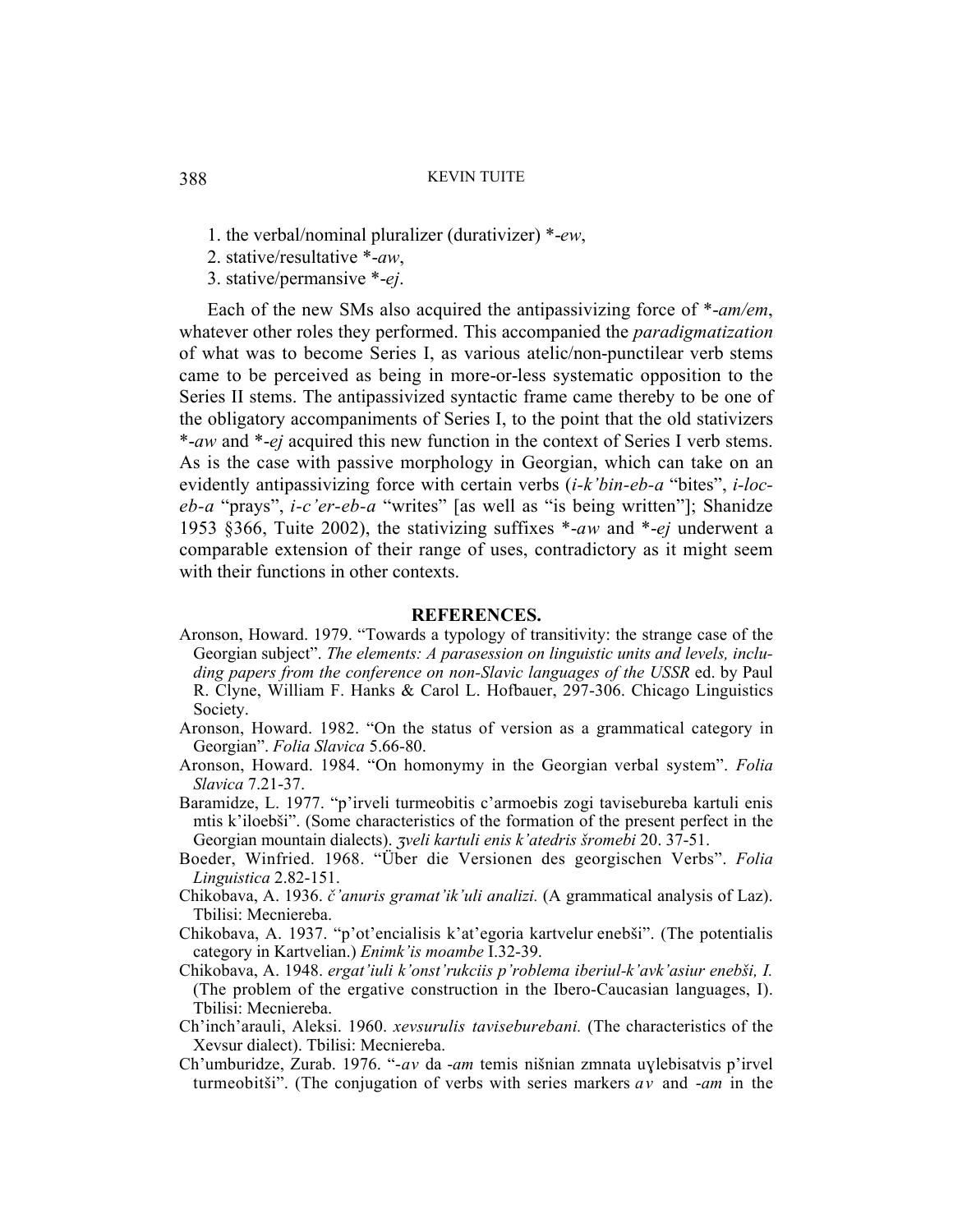present perfect). Z*veli kartuli enis k'atedris £romebi* 19.25-37.

Cocanidze, Giorgi. 1978. *p£auri dialekt'i* (The Pshav dialect). Tbilisi: Mecniereba.

- Cooreman, Ann. 1994. "A functional typology of antipassives". *Voice: form and function* ed. by Barbara Fox & Paul Hopper, 49-88. Amsterdam: John Benjamins.
- Danelia, K'orneli. 1976. "vnebiti gvaris c'armoebisatvis k'olxurši". (On the formation of the passive voice in Colchian [Zan]). Z*veli kartuli enis k'atedris £romebi* 19.163-174.
- Deeters, Gerhard. 1930. *Das kharthwelische Verbum: vergleichende Darstellung des Verbalbaus der südkaukasischen Sprachen*. Leipzig: Markert und Petters.
- Dzoc'enidze, Ketevan. 1973. *zemoimeruli k'ilok'avi.* (The Upper Imeretian subdialect). Tbilisi: Tbilisi Univeristy Press.
- Fähnrich, Heinz & Zurab Sarjveladze. 1990. *kartvelur enata et'imologiuri leksik'oni.* (Etymological dictionary of the Kartvelian languages.) Tbilisi: Tbilisi University Press.
- Gamq'relidze, T. and G. Mač'avariani. 1965. *sonant'ta sist'ema da ablaut'i kartvelur eneb£i: saerto-kartveluri st'rukt'uris t'ip'ologia.* (The system of sonants and ablaut in the Kartvelian languages: a typology of Common Kartvelian). Tbilisi: Mecniereba.
- Harris, Alice C. 1984. "On the origin of series markers in Kartvelian". *Folia Slavica* 7.153- 180.
- Harris, Alice C. 1985. *Diachronic syntax: the Kartvelian case (Syntax and semantics 18).* New York: Academic Press.
- Harris, Alice C. (ed). 1991. *The indigenous languages of the Caucasus, Vol. 1: The Kartvelian languages,* Delmar, NY: Caravan Books.
- Harris, Alice C. 1991a. "Overview on the history of the Kartvelian languages". Harris 1991.9-83.
- Harris, Alice C. 1991b. "Mingrelian". Harris 1991.315-394.
- Heath, Jeffrey. 1976. Antipassivization: a functional typology. *BLS* 2.202-211.
- Holisky, Dee Ann. 1979. "On lexical aspect and verb classes in Georgian". *The elements: A parasession on linguistic units and levels, including papers from the conference on non-Slavic languages of the USSR* ed. by Paul R. Clyne, William F. Hanks & Carol L. Hofbauer, 390-401. Chicago: Chicago Linguistic Society.
- Holisky, Dee Ann. 1981. "Aspect theory and Georgian aspect". *Tense and aspect (Syntax and semantics 14)* ed. by P. Tedeschi & A. Zaenen, 127-144. New York, Academic.
- Holisky, Dee Ann. 1991. "Laz". Harris 1991.395-472.
- Imnaishvili, Grigol. 1974. *kartluri dialekt'i I: gamok'vleva.* (The Kartlian dialect, I: Theoretical discussion). Tbilisi: Mecniereba.
- Imnaishvili, Ivane. 1968. "vnebiti gvaris zmnata taviseburebani zvel kartulši". (Characteristics of passive-voice verbs in Old Georgian). Z*veli kartuli enis k'atedris £romebi* 11.27-54.
- Jorbenadze, Bessarion. 1975. *zmnis gvaris pormata c'armoebisa da punckiis sak'itxebi kartul*<sup> $5$ </sup>*i* (The issue of the derivation and functions of the voice forms of the verb in Georgian). Tbilisi: Tbilisi University Press.
- Jorbenadze, B. 1988. "temis nišnebis ganac'ilebisatvis kartulši". (On the distribution of thematic suffixes in Georgian). *Iberiul-k'avk'asiuri enatmecniereba* 27.175-186.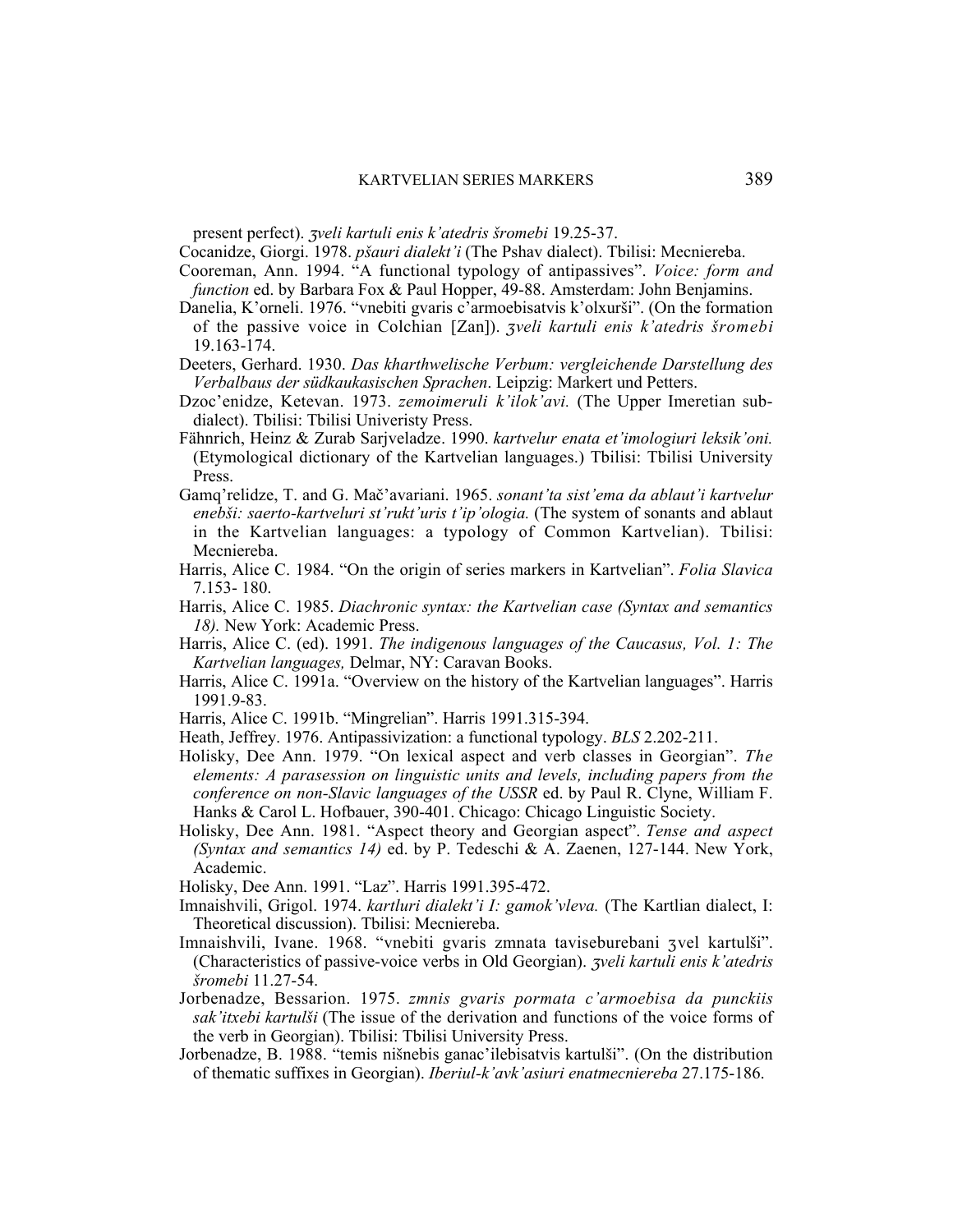Jorbenadze, B. 1989. *kartuli dialekt'ologia, I.* (Georgian dialectology). Tbilisi: Mecniereba.

- Kajaia, Lamara (ed.). 1984. *xanmet'i t'ekst'ebi, 1: xanmet'i otxtavi.* (Khanmeti texts, 1: the Khanmeti gospels.) Tbilisi: Mecniereba.
- K'ublashvili, K'lara. 1985. *kartuli enis kvemoimeruli dialekt'i* (The Lower Imeretian dialect of Georgian). Tbilisi: Tbilisi University Press.
- Mach'avariani, Givi. 1974. "asp'ekt'is k'at'egoria kartvelur enebši". (The category of aspect in the Kartvelian languages.) *Kartvelur enata strukturis sakitxebi* IV.118-141.
- Mach'avariani, Givi. 1986. "zmnis atemat'ur puzeta mnišvnelobisatvis kartvelur enebši". (On the meaning of athematic verb roots in the Kartvelian languages). *Iberiul-k'avk'asiuri enatmecniereba* 25.39-51.
- Mach'avariani, Givi. 1988. "k'ausat'ivis k'at'egoria kartvelur enebši". (The category of the causative in the Kartvelian languages). *Iberiul- k'avk'asiuri enatmecniereba* 27.62-106.
- Melikischwili, Damana. 1978. "Das System der Konjugation des transitiven Verbs im modernen Georgisch". *Georgica* 1. 17-23.
- Natadze, N. 1955. "mesame seriis dro-k'ilota c'armoebisatvis kartulši". (On the formation of Series III in Georgian). *Iberiul-k'avk'asiuri enatmecniereba* 7.81-98.
- Natadze, N. 1959. "temis nišnebi kartvelur enebši". (Thematic suffixes in the Kartvelian languages). *Iberiul-k'avk'asiuri enatmecniereba* 11.129-149.
- Nizharadze, Shota. 1957. *zemoa™'arulis taviseburebani.* (Characteristics of the Upper Ach'arian dialect). Batumi: Ach'aris ASSR saxelmc'ipo gamomcemloba.
- Nizharadze, Shota. 1975. *a™'aruli dialekt'i. ponet'ik'a, gramat'ik'a, leksik'a.* (The Ach'arian dialect). Batumi: Sabch'ota Ach'ara.
- Nozadze, L. 1978. "tanxmovanta zogi cvlilebisatvis kartlur£i". (Some changes of consonants in the Kartlian dialect). *Iberiul-k'avk'asiuri enatmecniereba* 20.125-134.
- Osidze, Ek'. A. 1982. "Auslaut v svanskom i nekotorye voprosy istoričeskoj morfologii svanskogo jazyka". *Iberiul-k'avk'asiuri enatmecnierebis c'elic'deuli* IX.40-61.
- Palmaitis, Mykolas L. & Gudjedjiani, Chato. 1986. *Upper Svan: Grammar and texts*. Vilnius: Mokslas.
- Rogava, G. 1954. "namq'o usrulis -od- supiksis šedgenilobisatvis kartulši". (On the composition of the imperfect suffix -*od*- in Georgian). *Iberiul-k'avk'asiuri enatmecniereba* 6.79-85.
- Salaridze, Tamar. 1978. *algetis xeobis kartluri.* (The Kartlian dialect of the Algeti Valley). Tbilisi: Mecniereba.
- Schmidt, Karl Horst. 1962. "Zum Passivum im Georgischen und in indogermanischen Sprachen". *Bedi Kartlisa* 13-14.116-126.
- Schmidt, Karl Horst. 1979. "Die vorgeschichtliche Grundlagen der Kategorie 'Perfekt' im Indogermanischen und Südkaukasischen". Arnold čikobavas (dabadebis 80 *c'listavisadmi mi*Zƒ*vnili k'rebuli)* ed. by Sh. Dzidziguri. Tbilisi: Mecniereba, 76-83.
- Shanidze, Ak'ak'i. 1953. *kartuli gramat'ik'is sapudzvlebi, I: morpologia* (The fundamentals of Georgian grammar I: morphology). Tbilisi: Tbilisi University Press.
- Shanidze, Ak'ak'i. 1982. *Grammatik der altgeorgischen Sprache*, H. Fahnrich, tr. Tbilisi: TSUG.